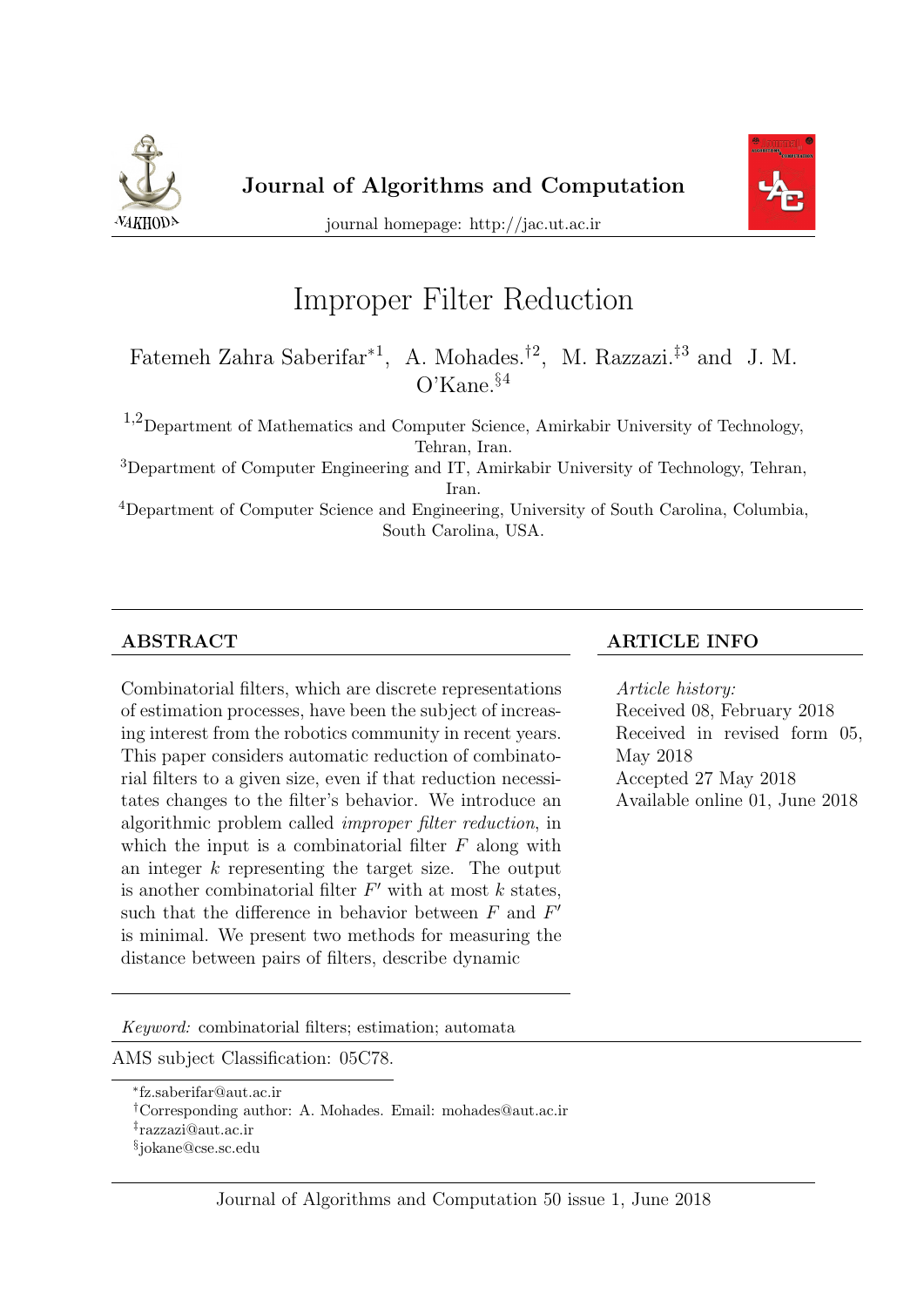## 1 Abstract continued

programming algorithms for computing these distances, and show that improper filter reduction is NP-hard under these methods. We then describe two heuristic algorithms for improper filter reduction, one greedy sequential approach, and one randomized global approach based on prior work on weighted improper graph coloring. We have implemented these algorithms and analyze the results of three sets of experiments.

# 2 Introduction

This paper builds upon the ongoing line of research on combinatorial filtering for robot tasks [19,31,37]. The intuition of that work is to carefully design filters that robots or other autonomous agents can use to retain only the information that is strictly necessary for completing an assigned task. This class of filters is applicable for any task that can be characterized by discrete transitions triggered by finite sets of observations.

Recent research has considered the problem of automatic reduction of combinatorial filters: Given a combinatorial filter that correctly solves a problem of interest, can we algorithmically find the smallest equivalent filter? Prior work showed that this problem is NP-hard and described an efficient heuristic algorithm for finding small—but not necessarily the smallest—equivalent filters [21]. However, that prior work left a number of important questions unanswered, including these:

Is there a useful notion of the behavior of a reduced filter being "close enough" to the original filter? If so, then given an input filter, can we find the most similar filter of a given fixed size?

We refer to this problem as the *improper filter reduction* problem.<sup>1</sup> This paper addresses that problem, making several new contributions.

- 1. We introduce a family of distance functions for measuring the difference between filters and describe dynamic programming algorithms for computing these distances.
- 2. We argue that, for any distance function, the improper filter reduction problem is NP-hard.
- 3. We present two algorithms for improper filter reduction. These are heuristic algorithms, in the sense that there is no guarantee that their output will fully minimize the distance from the original filter.
- 4. We present implementations of these algorithms, along with a series of experiments evaluating their performance.

<sup>&</sup>lt;sup>1</sup>The name is inspired by the existing work in improper graph coloring  $[2]$ .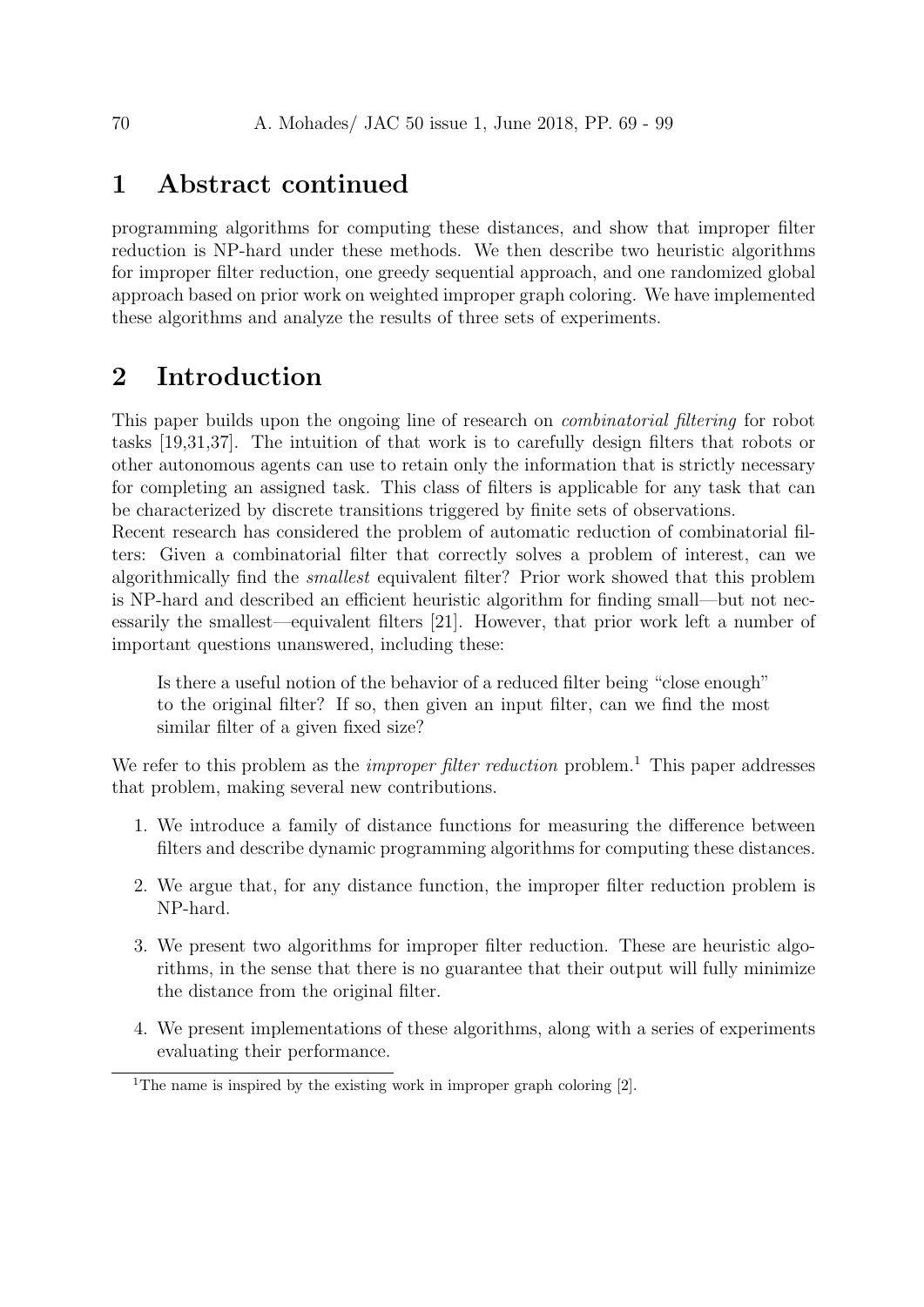

Figure 1: [top left] An agent moves through an annulus divided into n regions by n beam sensors. [top right] The smallest filter, found by a prior algorithm [21], that can accurately track whether the agent is provably within region 1 or not. [bottom] A smaller filter produced, for any specific value of  $n$ , by the algorithm introduced in this paper. This reduced filter eliminates the extra states for region sets  $\{1,n\}$  and  $\{1,2\}$ , which are used only at the start.

These answers are relevant not only because they can help to reduce the memory needed to execute a combinatorial filter, but also because they may provide some insight into one of the fundamental tasks in robot design, namely understanding how a robot should process and retain information collected from its sensors.

Figure 1 shows a simple example, in which an agent moves through a ring-shaped environment along a continuous but unpredictable path. A collection of  $n$  beam sensors, numbered  $1, \ldots, n$  is spread through the environment. These sensors can detect the agent passing by, but cannot determine whether that crossing was in the clockwise or counterclockwise direction. One pair of beams delimits a special "goal" region, called region 1 and delimited by beams 1 and  $n$ . A natural question for this system is to ask what kinds of filters can determine when the agent is within region 1. That is, we are interested in designing filters —expressed as transition graphs, with edges labelled by beam crossings and states labelled by outputs— whose outputs indicate whether the agent is known to be in region 1 or not.

In fact, it is possible to form a many different of filters. Some examples:

• A straightforward approach would be to form a filter, represented as a graph of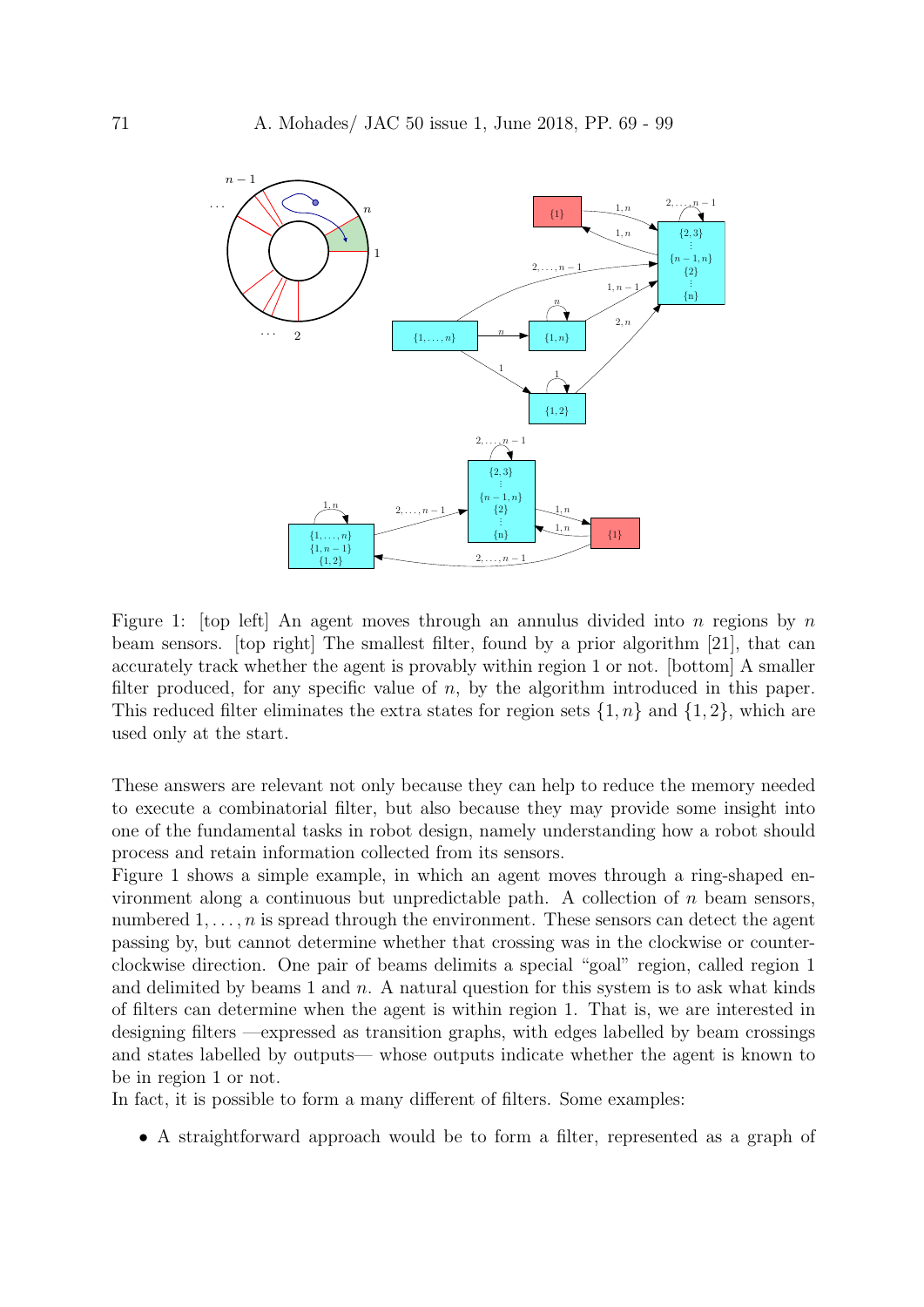$2<sup>n</sup> - 1$  nodes, each representing a nonempty set of "possible states," with directed edges indicating how the possible states change with each beam crossing. In that filter, we would choose the state corresponding to  $\{1, \ldots, n\}$  as the initial state. The filter's output would be defined as "yes" for the state corresponding to the set {1}—indicating that only state 1 is consistent with the history of observations—and "no" for each other state.

- That naïve filter can be made more compact by noticing that, if  $n > 3$ , only  $2n + 1$ of those nodes can ever be reached: One initial state in which all regions are possible states; one state for each beam, in which only the two regions on opposite sides of that beam are possible states; and one state for each region, in which the agent is known to be in that region. The remaining  $2^{n} - 2n - 2$  nodes can be discarded without changing the filter's outputs, because no observation sequence can reach them.
- That filter can be reduced even further, again without changing its outputs, by a sequence of vertex contractions. Prior work shows that selecting those vertex contractions optimally is, in general, NP-hard [21], but also presents an efficient algorithm that performs this reduction well in practice. The resulting filter, which has 5 states regardless of the number of beams, is shown in the top portion of Figure 1.
- This paper is concerned with additional reductions beyond this smallest equivalent filter, which requires us to tolerate some "mistakes" in which the filter produces incorrect outputs for some observation sequences. Thus, the reduction is "improper." The bottom portion of Figure 1 shows how the algorithm introduced in this paper can reduce the filter to three states, corresponding to "in region 1"(shown on the right), "not in region 1" (middle), and "maybe" (left). The filter may produce incorrect outputs for some observation sequences—One such observation sequence is  $1, n, n, 1, 1, n, n, \ldots$  but behaves the same as the original after the first beam not adjacent to region 1 is crossed.

This paper examines the algorithmic problems latent in the final step of this series of reductions. The objective is to understand the tradeoffs between a filter's size and its ability to produce correct outputs.

This paper obeys the following structure. Section 3 reviews related work. Section 4 defines the improper filter reduction problem. Section 5 describes an algorithm for computing the distance between two given filters, which is used as a subroutine in our two primary algorithms for the improper filter reduction problem, which are described in Sections 6 and 7. Section 8 describes our implementations and experimental evaluation of these algorithms. Concluding remark appear in Section 9.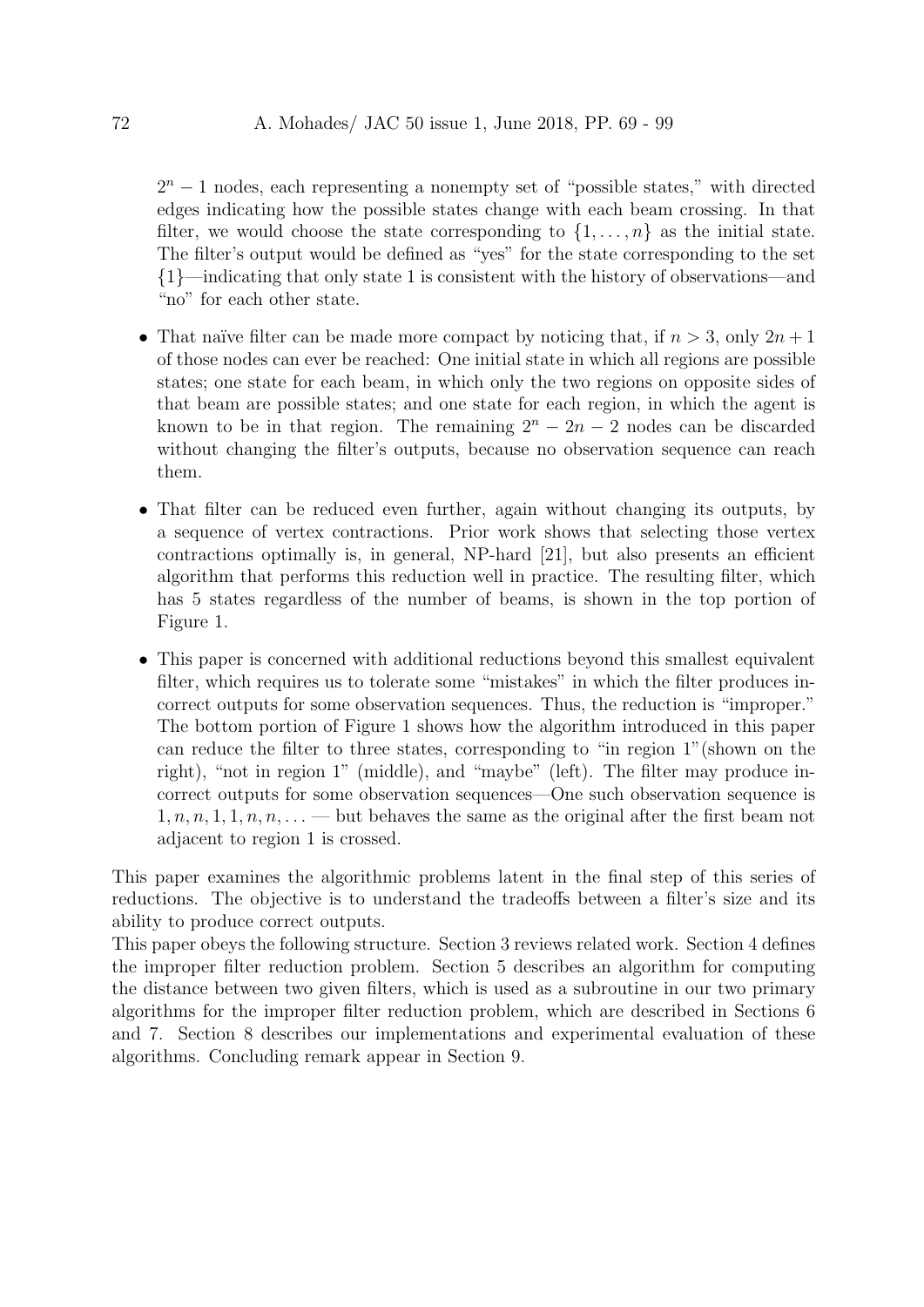## 3 Related Work

#### 3.1 Combinatorial filters

Combinatorial filters are a discrete formalization of processes that aggregate, fuse, and process data collected by sensors. As a general class, they build upon the information space formalism popularized by LaValle [18,19]. The central idea is to perform filtering tasks in very small derived information spaces, thereby minimizing the computational burden of executing the filter, and illuminating the structure underlying the problem itself. Recent work describes combinatorial filters for navigation [20,31], target tracking [37], validation [35,36], and localization [1] problems. Tovar, Cohen, Bobadilla, Czarnowski, and LaValle [32,33] introduced optimal combinatorial filters for solving some inference tasks in polygonal environments with beam sensors and obstacles. Kristek and Shell [17] showed how to extend existing methods for sensorless manipulation [10,12] to deformable objects. Song and O'Kane [29] investigated extensions to limited classes of infinite information spaces. The deterministic filters we define in this paper are an special case of nondeterministic graphs explored using topological methods by Erdmann [8,9], in the context of planning under uncertainty.

#### 3.2 Filter reduction

The common thread through all of the prior work mentioned so far is to rely on human analysis generate efficient filters for specific problems. The first results on finding optimal filters automatically were presented by O'Kane and Shell [21,22]. They proved that the filter minimization problem is NP-hard and presented a heuristic algorithm to solve it. The same authors also used similar techniques to solve concise planning [21,23] and discreet communication [24] problems. The present authors extended those results by considering fixed-parameter tractability, hardness of approximation, and a number of special cases [27]. This paper continues that work by addressing the case in which the reduced filter need not be strictly equivalent to the original.

Our problem also has some similarity to the problem of measuring the similarity of two deterministic finite automata, as considered by Schwefel, Wegener, and Weinert [28], who solved it using evolutionary algorithms. Chen and Chow also used a scheme for comparing automata, specifically in the context of web services [6]. Our work is differs because of the unique challenges inherent in the differences between filters and automata—because the behavior of a filter may be undefined for certain state-action pairs, the problem of measuring similarities between filters is more challenging.

## 3.3 Probabilistic methods

There are also some connections between combinatorial filters the Bayesian filters commonly used in mobile robotics [30], including the Kalman filter [3,13,15,16] as a special case. In both cases, the filter's operation can be described as a discrete-time transition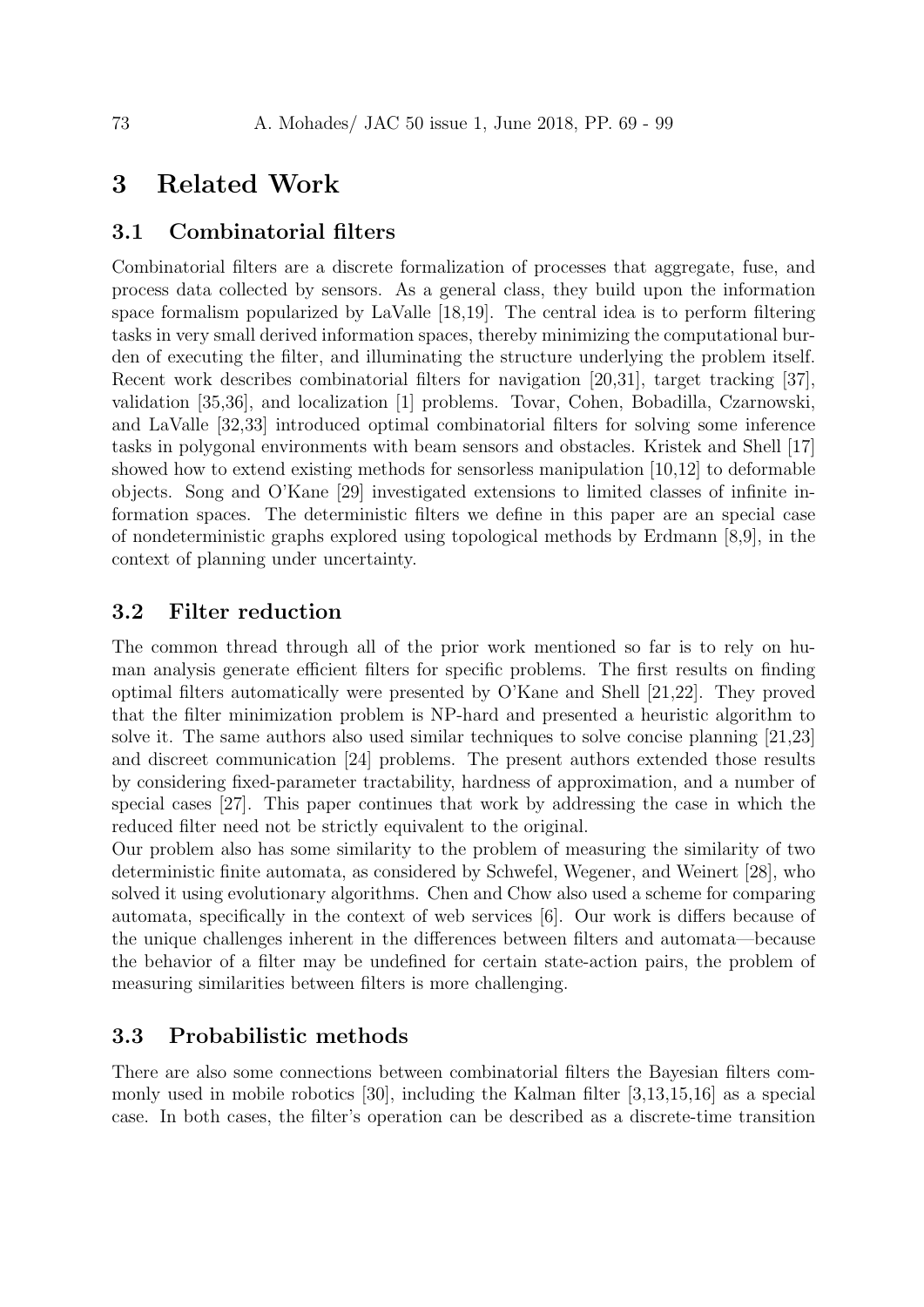system, in which the state of the system corresponds to the robot's "belief" about the current state of the world, and transitions between such states are triggered by observations. The primary difference is that for combinatorial filters, we generally assume that both the state space and the observation space are finite, which enables a number of interesting algorithmic questions—including, for example, the filter reduction problem addressed in this paper—to be reasonably posed.

There exists some research in automatic probabilistic motion planning using partiallyobservable Markov decision process (POMDP) models. Roy, Gordon, and Thrun applied dimensionality-reduction techniques to reduce the computation needed for effective planning under such models [25]. Ballesteros, Wegener, and Weinert [4] improved the efficiency of online POMDPs in planning task by reduction of similar belief points. Crook et al. [7] also presented an automatic POMDP-based approach for belief space compression.

## 4 Definitions and Formulation

This section provides basic definitions for combinatorial filters and the improper filter reduction problem.

#### 4.1 Filters and their languages

A robot receives a discrete sequence of observations, drawn from a finite observation space. Each observation represents a single sensor reading or a passively-observed action taken by the robot. In response to each of these observations, the robot produces an output, informally called a color. We model this type of system as a transition graph. Each vertex of the transition graph represents the knowledge, called an information state, retained by the robot at some particular time. Each directed edge is labeled with an observation, showing how the information state changes in response to incoming observations. Definition 4.1 formalizes this idea.

**Definition 4.1.** A filter  $F = (V, E, l, Y, c, C_{out}, q_0)$  is 7-tuple, representing a directed graph with labels on both its vertices and edges, in which

- $\bullet$  the set V is a finite set of vertices called *information states* or simply *states*,
- the multiset  $E$  is a finite collection of ordered pairs of states, called *transitions*, in which every state has at least one out-edge,
- the function  $l : E \to Y$  assigns a label  $l(e)$  to each edge  $e \in E$ , such that no two edges share both a source vertex and a label,
- the codomain Y of l is called the *observation space*, representing the sensor observations that act as the inputs to the filter,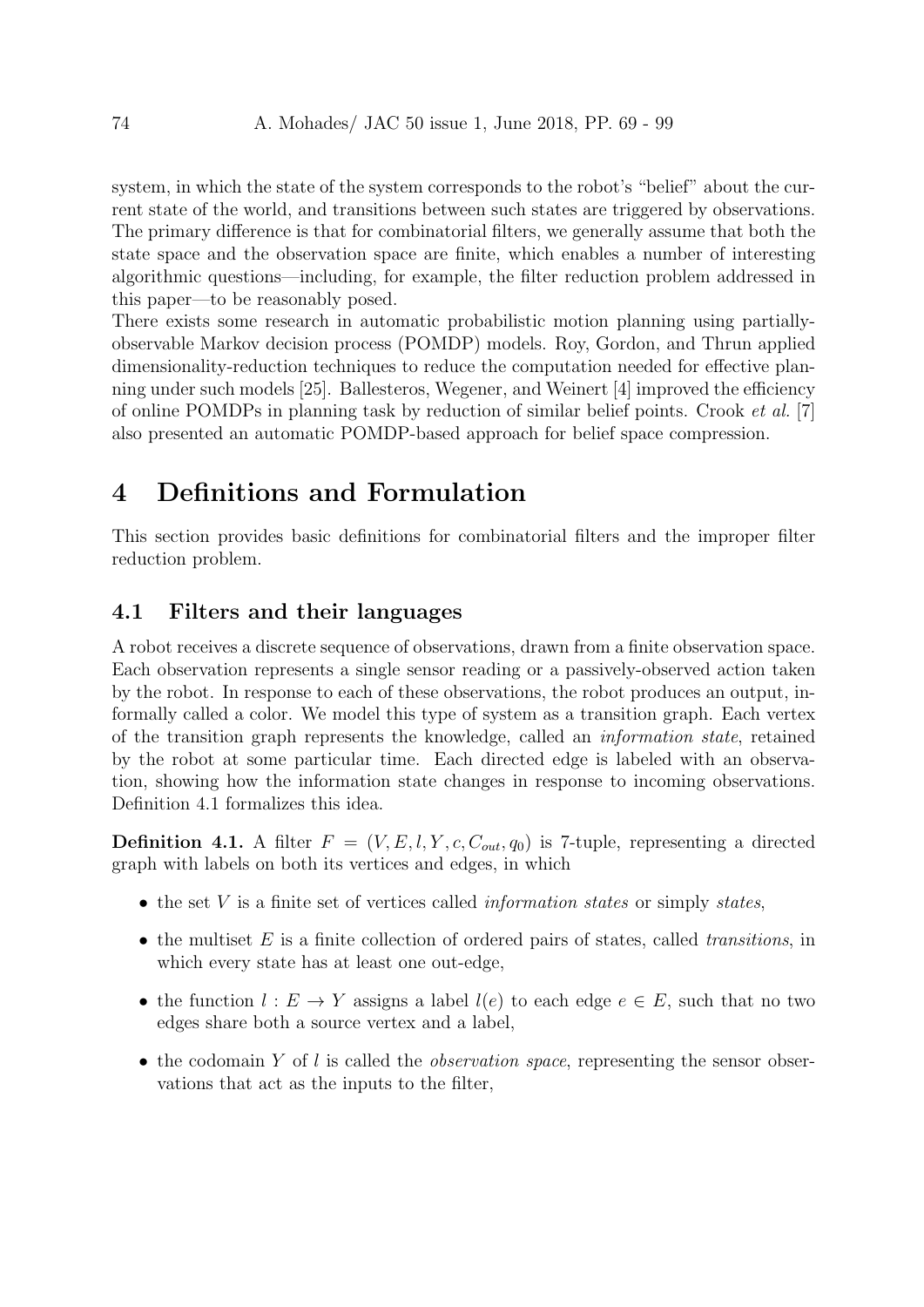- the function  $c: V \to C_{out}$  assigns value  $c(q)$  drawn from a finite color space  $C_{out}$ , informally called the *color* of q, to each state  $q \in V$ , representing the output of the filter at that state, and
- the vertex  $q_0 \in V$  is called the *initial state*.

Definition 4.1 makes two important assumptions about the edges in a filter. First, it requires that no two edges originating from the same vertex can share the same label. Thus, given a "current" state and a new observation, there is at most one resulting state reached by following the edge labeled with that observation.<sup>2</sup> Second, the definition does not require that there must be an outgoing edge for each observation from each vertex. This corresponds to situations in which, based on the underlying structure of the problem, the robot is certain that a given observation cannot occur from a given state.

During its execution, the filter starts at the initial state  $q_0$  and immediately outputs  $c(q_0)$ . After each observation y, the filter transitions from its current state q to a new state q', following the edge  $q \stackrel{y}{\longrightarrow} q'$ , if that edge exists. The filter then generates a new output, namely  $c(q')$ , and awaits the next observation. For a given observation string  $s = y_1 y_2 \cdots y_m$ , there are two cases:

- 1. If all of the corresponding edges exist, then filter's output is a sequence of  $m + 1$ colors. We write, in a slight abuse of notation,  $F(s, q)$  denote the output sequence generated when the filter  $F$  processes s starting from state  $q$ . We also use the shorthand  $F(s)$  to denote  $F(s, q_0)$ .
- 2. If the filter ever reaches a current state for which no out-edge is labeled with the next observation, we say that the filter has failed for this input, and the filter output is undefined.

The goal of this paper is to understand, given a filter that acts as a "specification" of the desired output, how to find small filters that produce the substantially similar outputs. However, this comparison only makes sense for observation sequences for which the output of the original filter is well-defined. The next definition formalizes this idea.

**Definition 4.2.** The language  $L(F)$  of a filter F is the set of all observation sequences s for which  $F(s)$  is well-defined.

## 4.2 Defining distance between filters

Given two filters  $F_1$  and  $F_2$  with the same observation space Y, we define the distance between  $F_1$  and  $F_2$  by considering their operation on identical observation strings, and quantifying the difference between the corresponding output strings.

Specifically, we choose a function  $m: \bigcup_{i \in \mathbb{N}} (C_{out}^i \times C_{out}^i) \to \mathbb{R}^+$ , representing a metric that measures the distance between two equal-length output strings. We consider, both

<sup>&</sup>lt;sup>2</sup>Note the difference from deterministic finite automata, which have exactly one edge for each stateobservation pair.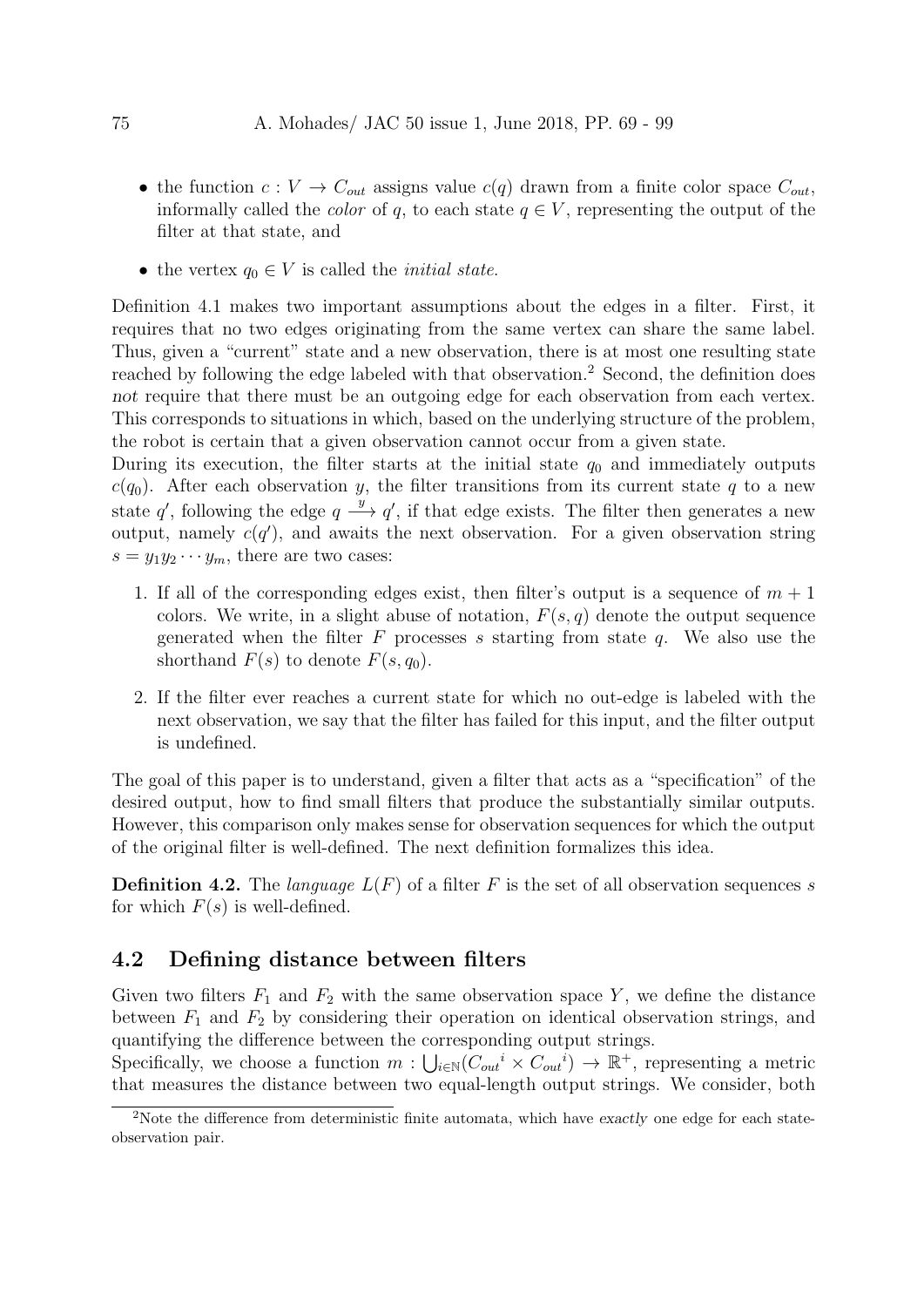in the algorithms of Section 5 and the experiments in Section 8, two specific options for m:

- 1. Hamming distance [14], denoted h, which counts the number of positions at which the two strings differ.
- 2. Edit distance [34], denoted e, which is the smallest number of single-character insert, delete, and substitute operations, weighted by given operation costs  $c_{ins}$ ,  $c_{del}$ , and  $c_{sub}$  respectively, needed to transform one string into another.

Then, given two filters  $F_1$  and  $F_2$ , for which  $L(F_1) \subseteq L(F_2)$ , we use this distance function over observation strings —either  $m = h$  or  $m = e$ — to define the distance  $D_m(F_1, F_2)$ between  $F_1$  and  $F_2$ :

$$
D_m(F_1, F_2) = \sup_{s \in L(F_1) \cap L(F_2)} \left( \frac{m(F_1(s), F_2(s))}{\text{length}(s) + 1} \right). \tag{1}
$$

The intuition is to consider the worst case distance between output strings, over all observation strings in  $L(F_1) \cap L(F_2)$ —that is, over all observation strings that can be processed by both filters—normalized by the length of the output strings. The use of worst-case reasoning allows us to compare filters without the modelling burden of assigning probabilities to observation sequences. Normalization is necessary to ensure that the distance between filters is finite. Because the denominator represents the length of both  $F_1(s)$  and  $F_2(s)$ —that is, one more output than there are observations—this can be viewed as an "average cost-per-stage" model as described by LaValle [18].

#### 4.3 Improper filter reduction

We can now state the central algorithmic problem addressed in this paper.

Problem: Improper-FM *Input:* A filter  $F$  and an integer  $k$ . *Output:* A filter  $F'$  with at most k states, such that  $L(F) \subseteq L(F')$  and  $D_m(F, F')$ is minimal.

Note, however, that this problem is NP-hard, regardless of the choice of  $m$ . The proof is straightforward.

#### Theorem 4.3. IMPROPER-FM is NP-hard.

Proof. Reduction from the basic (error-free) filter minimization problem, FM [21]. Given an instance F of FM, one can use binary search on the range  $\{0, \ldots, n\}$  to find the smallest value of k for which there exists an  $F'$  with  $L(F) \subseteq L(F')$  and  $D_m(F, F') = 0$ . This  $F'$ is, by definition, the correct output for FM. Therefore, a polynomial time algorithm for Improper-FM would imply a polynomial time algorithm for FM. Since FM is NP-hard, and we have a polynomial-time reduction from FM to Improper-FM, conclude that Improper-FM NP-hard as well. $\Box$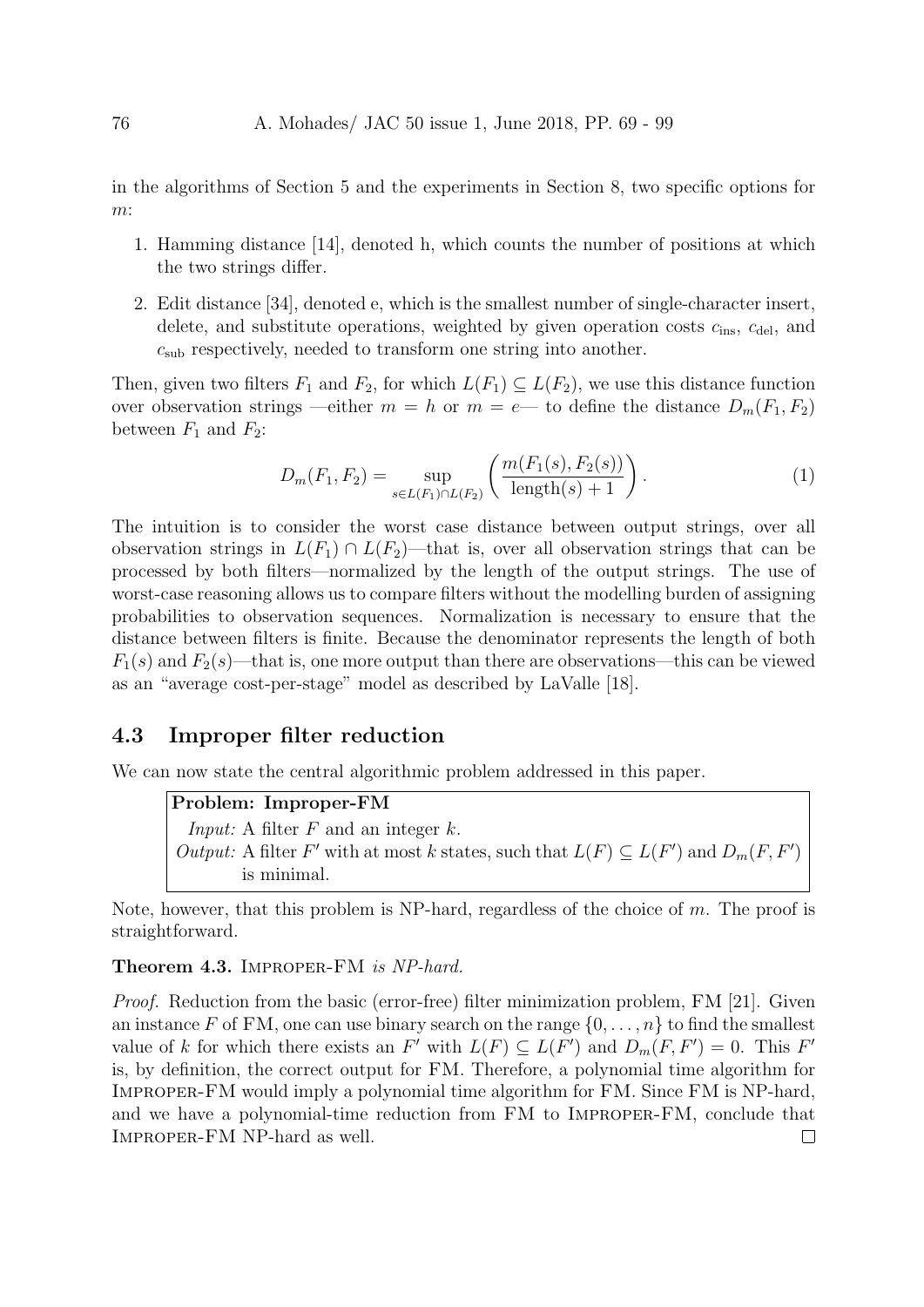Consequently, we restrict our attention in this paper to heuristic algorithms that attempt, but cannot guarantee, to minimize the distance between the reduced filter and the original.

## 5 Computing distance between filters

Before turning our attention to Improper-FM, we first consider the related problem of computing the distance  $D_m(F_1, F_2)$  between a given pair of filters  $F_1$  and  $F_2$ . Attempting to evaluate Equation 1 directly would be futile, because it includes a supremum over  $L(F_1) \cap L(F_2)$ , which in general may be an infinite set. Instead, we introduce a dynamic programming [5] algorithm whose outputs converge to  $D_m(F_1, F_2)$ . The details of the algorithm for computing  $D_m(F_1, F_2)$  differ depending on whether the underlying string distance function m is Hamming distance function h (addressed in Section 5.1) or edit distance function e (addressed in Section 5.2).

## 5.1 Hamming distance based method

Our algorithm for computing  $D_h(F_1, F_2)$  is based on computing successive values of a simpler function  $d_h$ , which only considers observation strings up to a certain given length. Our algorithm considers longer observation strings at each iteration. To facilitate a dynamic programming solution, we also must consider different starting states for each filter.

**Definition 5.1.** Let  $d_h(q_1, q_2, k)$  denote the maximum, over all strings s of length k in  $L(F_1) \cap L(F_2)$ , of  $h(F_1(s, q_1), F_2(s, q_2))$ , or 0 if there are no such strings.

The function  $d_h$  is useful because values for  $D_h$  can be derived from values of  $d_h$ , as shown in the next lemma.

**Lemma 5.2.** For any two filters  $F_1$  and  $F_2$ , with initial states  $q_{0_1}$  and  $q_{0_2}$  respectively, and with  $L(F_1) \subseteq L(F_2)$ , we have

$$
D_h(F_1, F_2) = \lim_{k \to \infty} \left( \max_{i \in 1, ..., k} \frac{d_h(q_{0_1}, q_{0_2}, i)}{i + 1} \right).
$$

*Proof.* For any  $\epsilon > 0$ , we must show that, for sufficiently large k, we have

$$
\left| D_h(F_1, F_2) - \max_{i \in 1, ..., k} \frac{d_h(q_{0_1}, q_{0_2}, i)}{i + 1} \right| < \epsilon.
$$

First, we note that, for any  $k$ , we have

$$
D_h(F_1, F_2) \geq \max_{i \in 1, ..., k} \frac{d_h(q_{0_1}, q_{0_2}, i)}{i+1},
$$

because both the left and right sides of the inequality are defined to maximize the same quantity defined over some set of observation strings, but the left side considers a superset of the observation strings considered on the right side.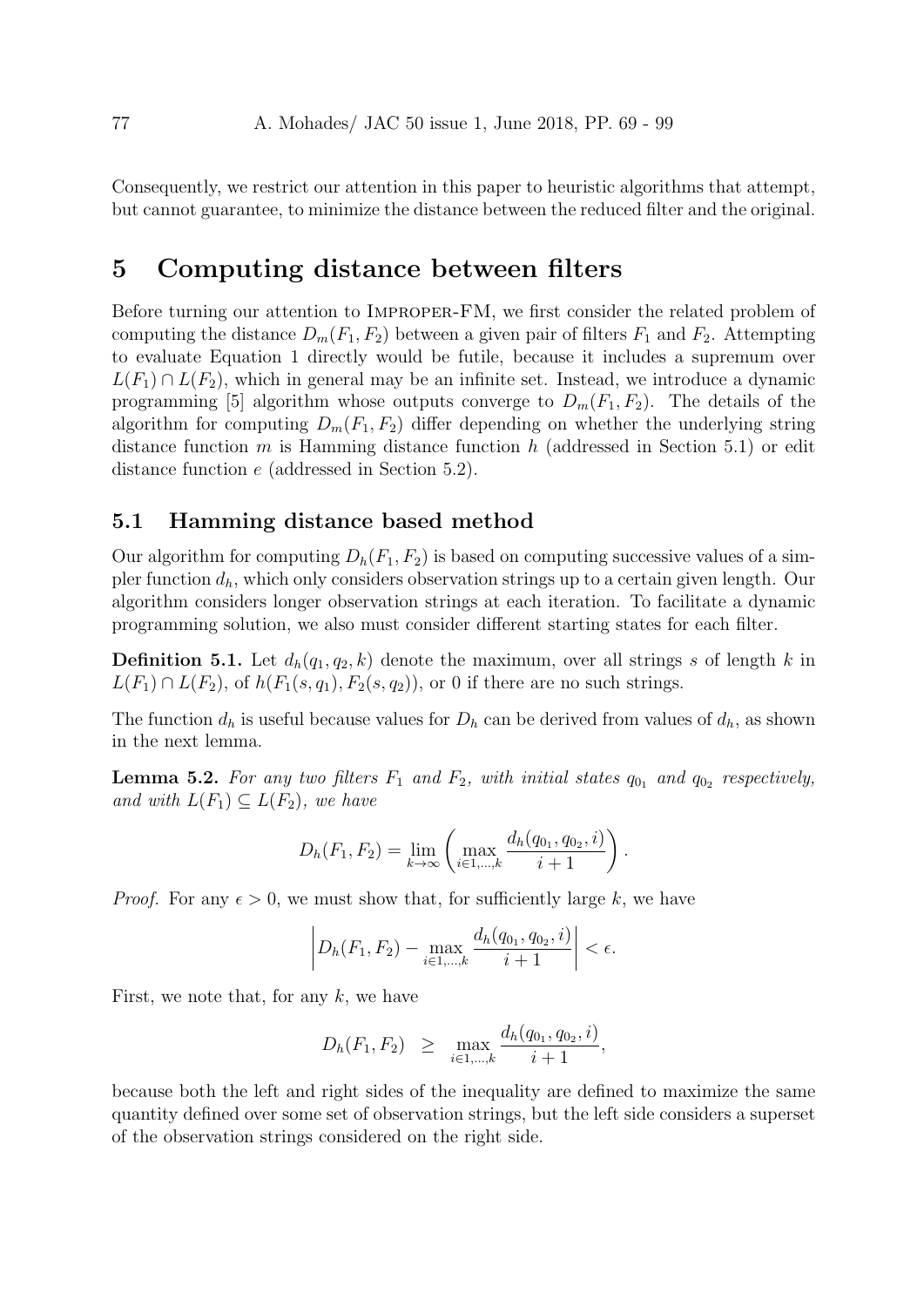#### 78 A. Mohades/ JAC 50 issue 1, June 2018, PP. 69 - 99

For the other direction, we let s denote an observation string for which

$$
D_h(F_1, F_2) - \frac{h(F_1(s), F_2(s))}{\text{length}(s) + 1} \le \epsilon.
$$
 (2)

Such a string must exist by the definition of supremum. Then, choosing  $k = \text{length}(s)$ , we have

$$
\max_{i \in 1, \dots, k} \frac{d_h(q_{0_1}, q_{0_2}, i)}{i+1} \ge \frac{h(F_1(s), F_2(s))}{k+1} \ge D_h(F_1, F_2) - \epsilon.
$$
 (3)

In Equation 3, the first step holds because the specific string s is among the strings considered in the maximum over all strings of length at most  $k$ , and the second steps proceeds directly from Equation 2. Therefore, the difference between  $D_h(F_1, F_2)$  and  $\max_{i\in 1,\dots,k} d_h(q_{0_1}, q_{0_2}, i)/(i+1)$  is at most  $\epsilon$ , completing the proof.  $\Box$ 

When  $k = 0$ , the filter receives no observations and produces a single output, so  $d_h$  is trivial to compute in this case, depending only on whether the single outputs produced by each filter match each other:

$$
d_h(q_1, q_2, 0) = \begin{cases} 0 & \text{if } c_1(q_1) = c_2(q_2) \\ 1 & \text{otherwise} \end{cases} . \tag{4}
$$

Next we address the general case in which  $k > 0$ . From any state pair  $(q_1, q_2)$ , we must consider the set of observations for which both  $q_1$  and  $q_2$  have outgoing edges, denoted  $Y(q_1, q_2)$ . Thus, for any observation in  $Y(q_1, q_2)$ , we know that there exists an edge  $q_1 \stackrel{y}{\longrightarrow} q_1'$  in  $F_1$  and an edge  $q_2 \stackrel{y}{\longrightarrow} q_2'$  in  $F_2$ , labeled with the same observation y. Then we can express  $d_h(q_1, q_2, k)$  recursively in terms of  $d_h$  values with shorter observation string lengths:

$$
d_h(q_1, q_2, k) = \max_{y \in Y(q_1, q_2)} (d_h(q_1, q_2, 0) + d_h(q'_1, q'_2, k - 1)),
$$
\n(5)

in which  $q'_1$  denotes the state in  $F_1$  reached when observation y occurs from state  $q_1$ , and likewise  $q_2'$  denotes the state in  $F_2$  reached when observation y occurs from state  $q_2$ . When  $Y(q_1, q_2)$  is empty, we use  $d_h(q_1, q_2, k) = 0$ . (The intuition of this special case is that, in this case,  $q_1$  and  $q_2$  are a good choice to merge, because when forming a reduced filter in which  $q_1$  is merged with  $q_2$ , there will be no ambiguity in selecting the correct destination for any transition from the combined state.)

Algorithm 1 shows the dynamic programming algorithm that uses this recurrence to compute  $D_h(F_1, F_2)$ . The intuition is to compute  $d_h$  for increasing values of k, until those  $d_h$  values converge, and then to find the appropriate normalized maximum.

#### 5.2 Edit distance based distance

We now turn to algorithms that, given two filters  $F_1$  and  $F_2$ , compute  $D_e(F_1, F_2)$ . The approach is similar to the approach for  $D_h$  in Section 5.1. However, the algorithm for  $D_e$ is more complex because it must account for the different-length strings that can arise from insert and delete operations on the output sequences.

The algorithm works by computing values for a function called  $d_e$ , which we define below.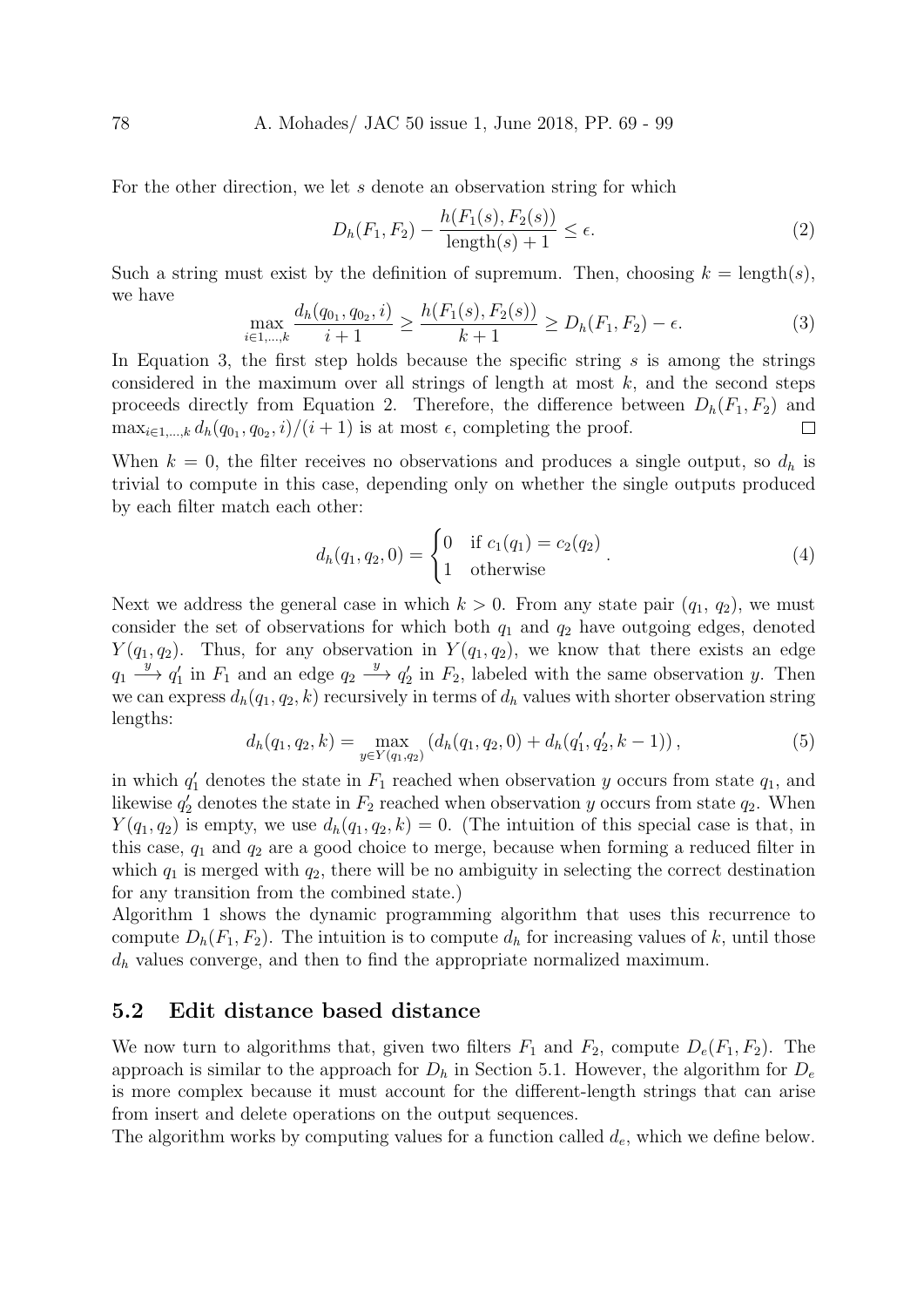**Algorithm 1:** Dynamic programming to compute  $D_h(F_1, F_2)$ .

```
k \leftarrow 0repeat
      done \leftarrow Truefor (q_1, q_2) \in V_1 \times V_2 do
              Compute d_h(q_1, q_2, k) using Eq. 4 or 5.
              \inf_{\perp}\frac{d_h(q_1,q_2,k)}{k+1} - \frac{d_h(q_1,q_2,k-1)}{k}\begin{array}{c} \begin{array}{c} \begin{array}{c} \end{array} \\ \begin{array}{c} \end{array} \end{array} \end{array}> \epsilon then
                     done ← False
              end
      end
      k \leftarrow k + 1until done
return max
                i=0,...,k−1
                                  d_h(q_{0_1}, q_{0_2}, i)i+1
```
**Definition 5.3.** Let  $d_e(q_1, k_1, q_2, k_2)$  denote the largest edit distance between  $F_1(s_1, q_1)$ and  $F_2(s_2, q_2)$ , over all strings  $s_1$  of length  $k_1$  and all strings  $s_2$  of length  $k_2$ , for which  $s_1, s_2 \in L(F_1) \cap L(F_2)$ , and  $s_1$  and  $s_2$  are identical to each other for the first min $(k_1, k_2)$ observations.

We can show that  $d_e$  is useful for computing  $D_e$  with a lemma analogous to Lemma 5.2.

**Lemma 5.4.** For any two filters  $F_1$  and  $F_2$ , with initial states  $q_{0_1}$  and  $q_{0_2}$  respectively, and with  $L(F_1) \subseteq L(F_2)$ , we have

$$
D_e(F_1, F_2) = \lim_{k \to \infty} \left( \max_{i \in 1, ..., k} \frac{d_e(q_{0_1}, i, q_{0_2}, i)}{i + 1} \right).
$$

*Proof.* For any  $\epsilon > 0$ , we must show that, for sufficiently large k, we have

$$
\left| D_e(F_1, F_2) - \max_{i \in 1, ..., k} \frac{d_e(q_{0_1}, i, q_{0_2}, i)}{i + 1} \right| < \epsilon.
$$

In other words, we need to proof that

$$
-\epsilon < D_e(F_1, F_2) - \max_{i \in 1, \dots, k} \frac{d_e(q_{0_1}, i, q_{0_2}, i)}{i + 1} < \epsilon. \tag{6}
$$

As an observation, note that for any  $k$ , the following inequality is true,

$$
D_e(F_1, F_2) \geq \max_{i \in 1, ..., k} \frac{d_e(q_{0_1}, i, q_{0_2}, i)}{i+1},
$$

because though both sides of this inequality maximize the same quantity over some set of observation strings, but the left side is defined over all observation strings belonging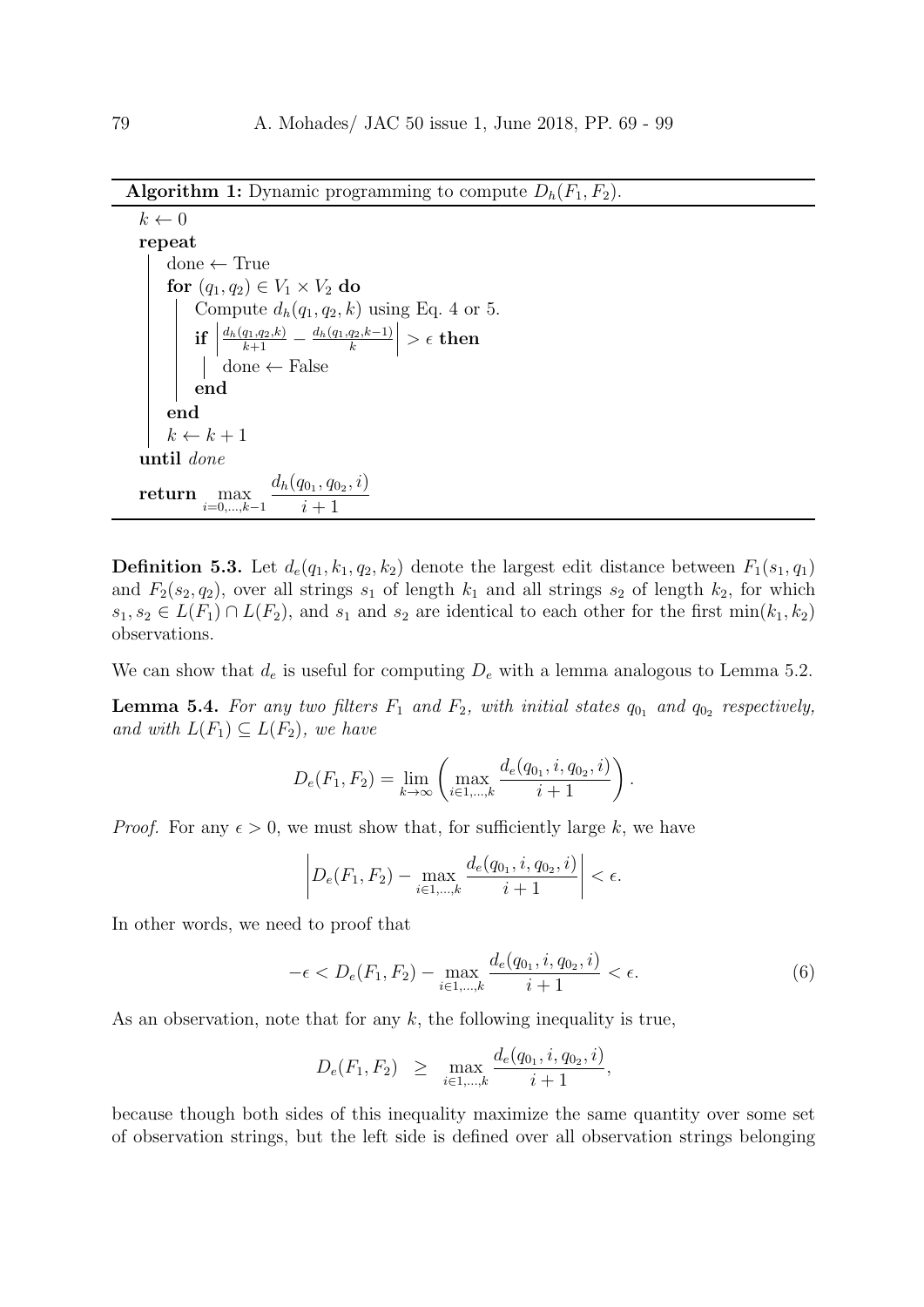to  $L(F_1) \cap L(F_2)$  and the right side is defined over all observation strings belonging to  $L(F_1) \cap L(F_2)$  with length of at most k.

Thus, we just need to show the right side of Equation 6. For this purpose, let there be an observation string s for which

$$
D_e(F_1, F_2) - \frac{e(F_1(s), F_2(s))}{\text{length}(s) + 1} \le \epsilon.
$$
 (7)

Such a string must be exist by one of the main properties of supremum definition. Then, let  $k = \text{length}(s)$ , we have

$$
\frac{e(F_1(s), F_2(s))}{k+1} \le \max_{i \in 1, \dots, k} \frac{d_e(q_{0_1}, i, q_{0_2}, i)}{i+1},\tag{8}
$$

because the string s is one of the all strings with length of at most  $k$ . Now, from Equation 7 and 8, we have

$$
D_e(F_1, F_2) - \epsilon \le \frac{e(F_1(s), F_2(s))}{k+1} \le \max_{i \in 1, ..., k} \frac{d_e(q_{0_1}, i, q_{0_2}, i)}{i+1}.
$$
 (9)

Therefore, from Equation 9, we conclude the right side of Equation 6.

The fact that  $d_e$  considers observation sequences of different lengths is irrelevant, because the limit in Equation 5.4 uses the same value, namely  $k_1 = k_2 = i$ , for the two string lengths and we know that, based on the relation between the Hamming distance and the edit distance, when  $k_1 = k_2 = i$ , we have  $d_e(q_{0_1}, i, q_{0_2}, i) \leq d_h(q_{0_1}, q_{0_2}, i)$ .  $\Box$ 

We can now construct a recurrence for  $d_e$ . There are three base cases.

1. When  $k_1 = 0$  and  $k_2 = 0$ , both filters produce a single output. Editing one such string into the other can be one either by a substitution, or by one deletion and one insertion:

$$
d_e(q_1, 0, q_2, 0) = \begin{cases} 0 & \text{if } c_1(q_1) = c_2(q_2) \\ \min(c_{\text{sub}}, c_{\text{del}} + c_{\text{ins}}) & \text{otherwise} \end{cases}
$$
(10)

2. When  $k_1 = 0$  and  $k_2 > 0$ , we have a single character  $c(q_1)$  of output from  $F_1$  and a longer output string  $F_2(s_2, q_2)$ , with length  $k_2 + 1$ , from  $F_2$ . The edit distance between these strings depends on whether  $c(q_1)$  appears in  $F(s_2, q_2)$ . If  $c(q_1)$  does not appear in  $F(s_2, q_2)$ , then we need either (a) 1 deletion and  $k_2 + 1$  insertions or (b) 1 substitution and  $k_2$  insertions, whichever has smaller total cost. If  $c(q_1)$  does appear in  $F(s_2, q_2)$ , then  $c(q_1)$  can be 'reused' in  $F(s_2, q_2)$ , reducing the edits to simply  $k_2$  insertions.

Because Definition 5.3 calls for the largest edit distance, the relevant question is whether there exists any sequence of observations which, when given as input to  $F_2$  starting at  $q_2$ , avoids all states with color  $c(q_1)$  for at least  $k_2$  transitions. Let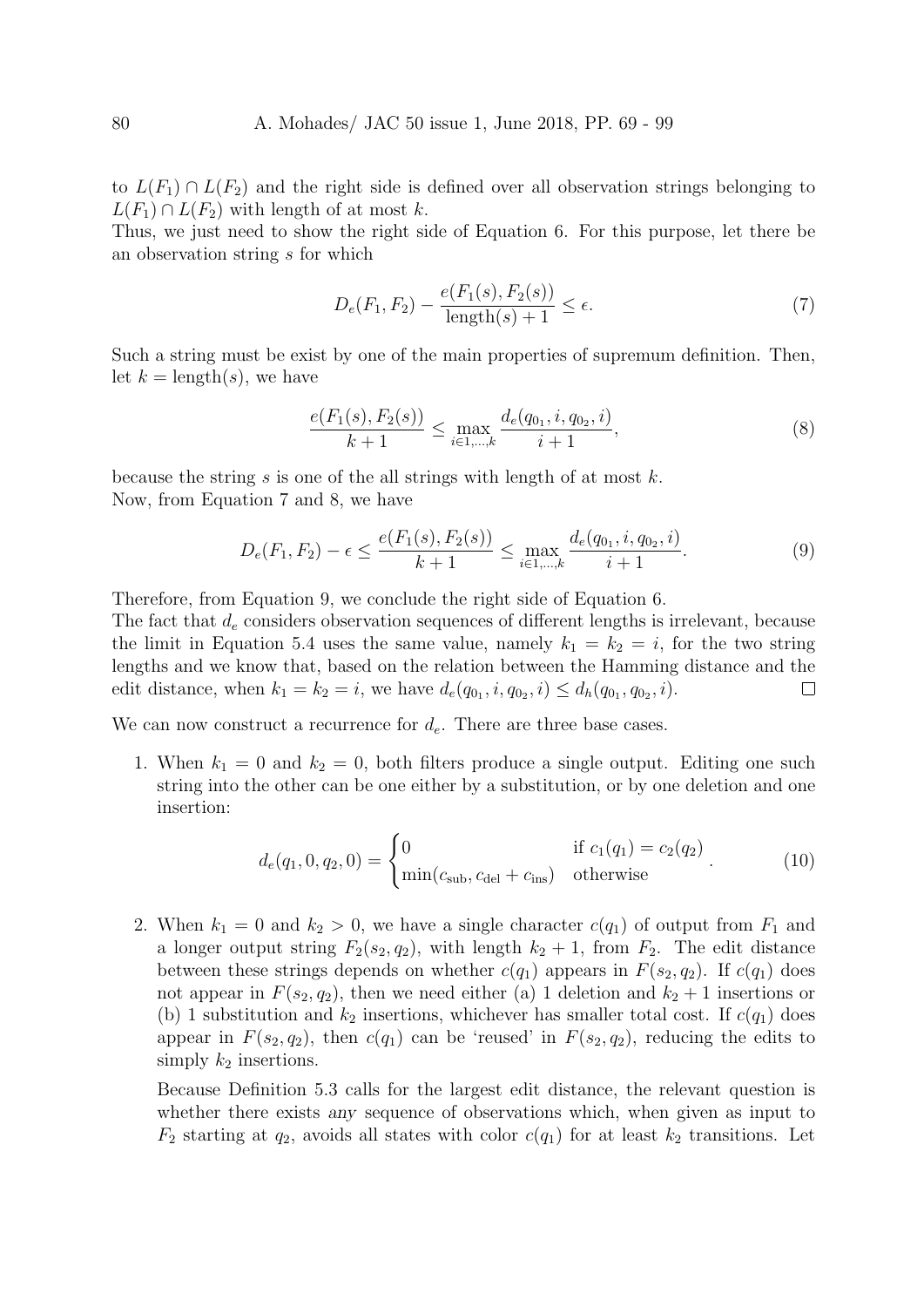$L(q_2, c(q_1))$  denote the length of the longest path in  $F_2$  starting from  $q_2$  that does not visit any states of color  $c(q_1)$ .<sup>3</sup> We can express  $d_e$  for this case as:

$$
d_e(q_1, 0, q_2, k_2) = k_2 c_{\text{ins}} + \begin{cases} \min(c_{\text{del}} + c_{\text{ins}}, c_{\text{sub}}) & \text{if } L(q_2, c(q_1)) > k_2\\ 0 & \text{otherwise} \end{cases}
$$
(11)

3. When  $k_1 > 0$  and  $k_2 = 0$ , the situation is analogous, but with the roles of  $F_1$  and  $F_2$  swapped:

$$
d_e(q_1, k_1, q_2, 0) = k_1 c_{\text{del}} + \begin{cases} \min(c_{\text{ins}} + c_{\text{del}}, c_{\text{sub}}) & \text{if } L(q_1, c(q_2)) > k_1\\ 0 & \text{otherwise} \end{cases}
$$
(12)

In the general case, we can express values for  $d_e$  using a recurrence similar to the standard recurrence for edit distance [34], but accounting for the changes in state that accompany each observation. For given values of  $q_1$ ,  $k_1$ ,  $q_2$ , and  $k_2$ , we must consider the worst case over all observations for which both  $q_1$  and  $q_2$  have outgoing edges. As in Section 5.1, we write  $Y(q_1, q_2)$  to denote this set of observations, and for each  $y \in Y(q_1, q_2)$  we write  $q_1 \stackrel{y}{\longrightarrow} q'_1$  and  $q_2 \stackrel{y}{\longrightarrow} q'_2$  for the two corresponding edges. To compute  $d_e(q_1, k_1, q_2, k_2)$ , we consider the worst case over all observations  $y \in Y(q_1, q_2)$ :

$$
d_e(q_1, k_1, q_2, k_2) = \max_{y \in Y(q_1, q_2)} d_e^{(y)}(q_1, k_1, q_2, k_2), \tag{13}
$$

in which we have introduced a shorthand notation  $d_e^{(y)}$  for the value of  $d_e$  predicated receiving a specific observation y next. There are two cases for  $d_e^{(y)}$ .

1. If  $c_1(q_1) = c_2(q_2)$ , no edits are needed, so we have

$$
d_e^{(y)}(q_1, k_1, q_2, k_2) = d_e^{(y)}(q'_1, k_1 - 1, q'_2, k_2 - 1).
$$

2. If  $c_1(q_1) \neq c_2(q_2)$ , we use the smallest cost from among insert, delete, and substitute operations:

$$
d_e^{(y)}(q_1, k_1, q_2, k_2) = \min \left\{ \begin{array}{l} d_e(q_1, k_1, q'_2, k_2 - 1) + c_{\text{ins}}, \\ d_e(q'_1, k_1 - 1, q_2, k_2) + c_{\text{del}}, \\ d_e(q'_1, k_1 - 1, q'_2, k_2 - 1) + c_{\text{sub}} \end{array} \right\}.
$$

The intuition is that, in the case of a delete,  $F_1$  will process one observation, transitioning from  $q_1$  to  $q'_1$  and reducing the length of the remaining observation string by 1, whereas  $F_2$  does not process any observations, remaining in state  $q_2$ , with the same number of observations remaining. For an insert,  $F_2$  will process one

<sup>3</sup>Note that this need not be a simple path, so the standard hardness result for longest paths in directed graphs [11] does not apply; in fact we can compute  $L(q_2, c(q_1))$  efficiently using a variant of Dijkstra's algorithm.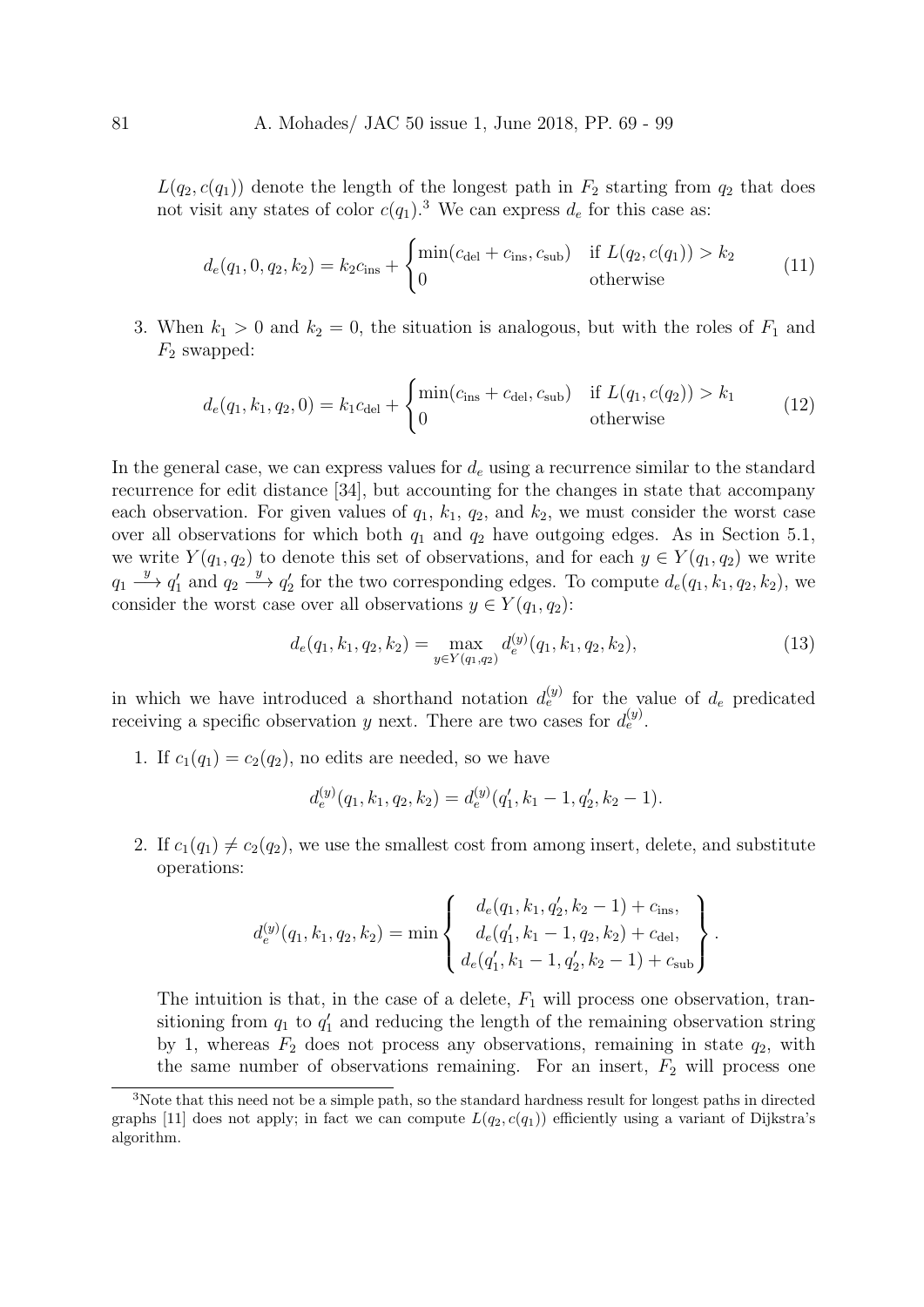**Algorithm 2:** Dynamic programming to compute  $D_e(F_1, F_2)$ .

```
i \leftarrow 0repeat
      done \leftarrow Truefor i \leftarrow 0, \ldots, i do
              for (q_1, q_2) \in V_1 \times V_2 do
                     Compute d_e(q_1, i, q_2, j) using Eq. 10, 11, 12, or 13.
                     Compute d_e(q_1, j, q_2, i) using Eq. 10, 11, 12, or 13.
            end
      end
       for (q_1, q_2) \in V_1 \times V_2 do
              \left| \begin{array}{c} \text{if} \ \text{if} \end{array} \right|\frac{d_e(q_1,i,q_2,i)}{i+1} - \frac{d_e(q_1,i-1,q_2,i-1)}{i}\begin{array}{c} \begin{array}{c} \begin{array}{c} \end{array}\\ \begin{array}{c} \end{array} \end{array} \end{array}> \epsilon then
                     done ← False
             end
       end
      k \leftarrow k + 1until done
return max
                i=0,\ldots,k-1d_e(q_{0_1}, i, q_{0_2}, i)i+1
```
observation, transitioning from  $q_2$  to  $q'_2$  and reducing the length of the remaining observation string by 1, whereas  $F_1$  does not process any observations, remaining in state  $q_1$ , with the same number of observations remaining. For a substitution, both  $F_1$  and  $F_2$  transition to new states, and both  $k_1$  and  $k_2$  are decreased. This corresponds to the usual recurrence for edit distance.

This recurrence leads directly to an algorithm for computing  $D_e(F_1, F_2)$ . Pseudocode appears as Algorithm 2. The algorithm applies the recurrence, starting from  $k_1 = k_2 =$ 0, and increasing those indices until the average error per observation converges, as in Lemma 5.4. The most important subtlety is in the ordering: Before computing  $d_e$  values with input string lengths  $(k_1, k_2)$ , we must ensure that the corresponding computations have been completed for  $(k_1 - 1, k_2)$ ,  $(k_1, k_2 - 1)$ , and  $(k_1 - 1, k_2 - 1)$ .

Note that Algorithm 2 is significantly slower than Algorithm 1 because of the need for an additional nested loop to accommodate the differing string lengths between  $F_1$  and  $F_2$ . This difference, which we also observe in the experiments described in Section 8, confirms the basic intuition that Hamming distance is a computationally simpler string distance than edit distance. Note, however, that edit distance is a more 'forgiving' distance, in the sense that if  $c_{\text{ins}} = c_{\text{del}} = c_{\text{sub}} = 1$ , then  $D_e(F_1, F_2) \le D_h(F_1, F_2)$  for any two filters  $F_1$ and  $F_2$ .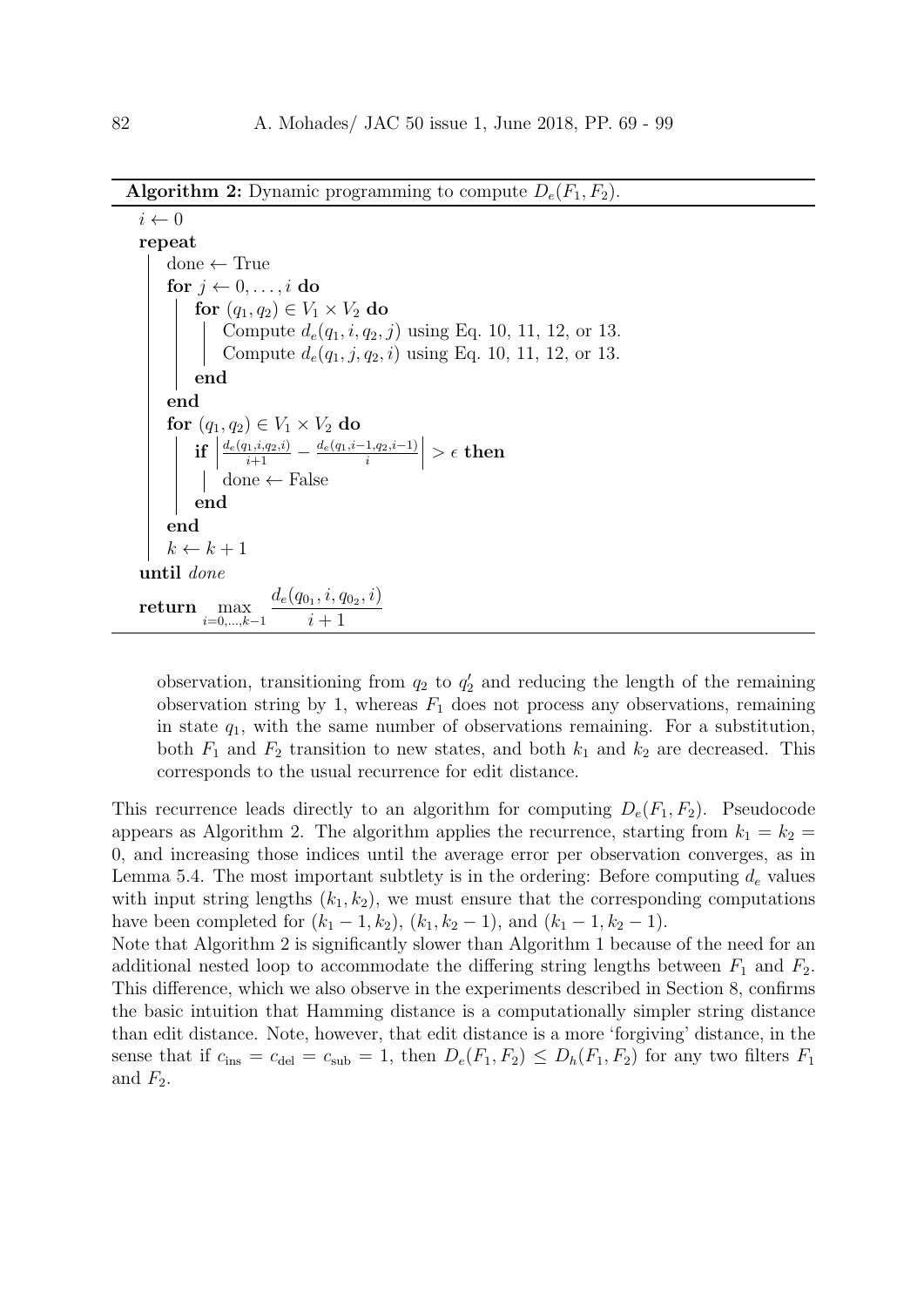## 6 Local greedy sequential reduction

In this section, we present a heuristic algorithm for improper filter reduction that efficiently reduces the input filter to the required size, while attempting to minimize the error. The algorithm performs a series of greedy "merge" operations, each of which reduces the filter size by one. We first describe the details of this merge operation (Section 6.1), and then propose an approach for selecting pairs of states to merge (Section 6.2).

#### 6.1 Merging states

Suppose we have a filter  $F$  with  $n$  states, and we want form a new, nearly identical, filter  $F'$  with  $n-1$  states. One way to accomplish this is to select two states  $q_1$  and  $q_2$  from F—deferring to Section 6.2 the question of how to select  $q_1$  and  $q_2$ —and merge them, in the following way.

- Replace  $q_1$  and  $q_2$  with a combined state, denoted  $q_{1,2}$ . If either of  $q_1$  or  $q_2$  is the filter's initial state, then  $q_{1,2}$  becomes the new initial state. We assign the color of  $q_1$  to the combined state  $q_{1,2}$ .
- Replace each in-edge  $q_i \stackrel{y}{\longrightarrow} q_1$  of  $q_1$ , with a new edge  $q_i \stackrel{y}{\longrightarrow} q_{1,2}$  to the combined state. Repeat for  $q_2$ , replacing each  $q_i \xrightarrow{y} q_2$  with  $q_i \xrightarrow{y} q_{1,2}$ .
- Replace each out-edge  $q_1 \xrightarrow{y} q_j$  of  $q_1$  with a new edge  $q_{1,2} \xrightarrow{y} q_j$ .
- For each out-edge  $q_2 \stackrel{y}{\longrightarrow} q_j$ , determine whether  $q_1$  has an out-edge with the same label y. If so, then discard the edge  $q_2 \stackrel{y}{\longrightarrow} q_j$ . If not, then replace that edge with  $q_{1,2} \xrightarrow{y} q_j.$

The intuition is to replace the two states  $q_1$  and  $q_2$  with just one state, with as little disruption to the filter as possible. The only complication—and the reason that this merge operation must be more complex than a standard vertex contraction—is that the combined node can have at most one out-edge for each observation label. When  $q_1$  and  $q_2$  both have out-edges with the same label, we arbitrarily resolve that conflict by giving priority to  $q_1$  over  $q_2$ .

In the context of the IMPROPER-FM problem, we also must ensure that the filter  $F'$ resulting from a merge in F has  $L(F) \subseteq L(F')$ . This may not be immediately true, as illustrated in Figure 6.1. To resolve this problem, we perform a forward search over state pairs  $(q_a, q_b)$ , in which  $q_a$  is from the original filter F and  $q_b$  is from the merged filter F', starting from  $(q_2, q_{1,2})$  when we suppose that  $q_2$  is merged into the  $q_1$  to create  $q_{1,2}$ . Each time this search finds a reachable state pair  $(q_a, q_b)$  and an observation y, for which F has an edge  $q_a \stackrel{y}{\longrightarrow} q'_a$  but F' has no edge from  $q_b$  labeled y, we insert an edge  $q_b \stackrel{y}{\longrightarrow} q'_a$  into  $F'$ . This ensures that any observation sequence that can be processed by  $F$  can also be processed by  $F'$ . The runtime of this post-processing step is quadratic in the number of states in F.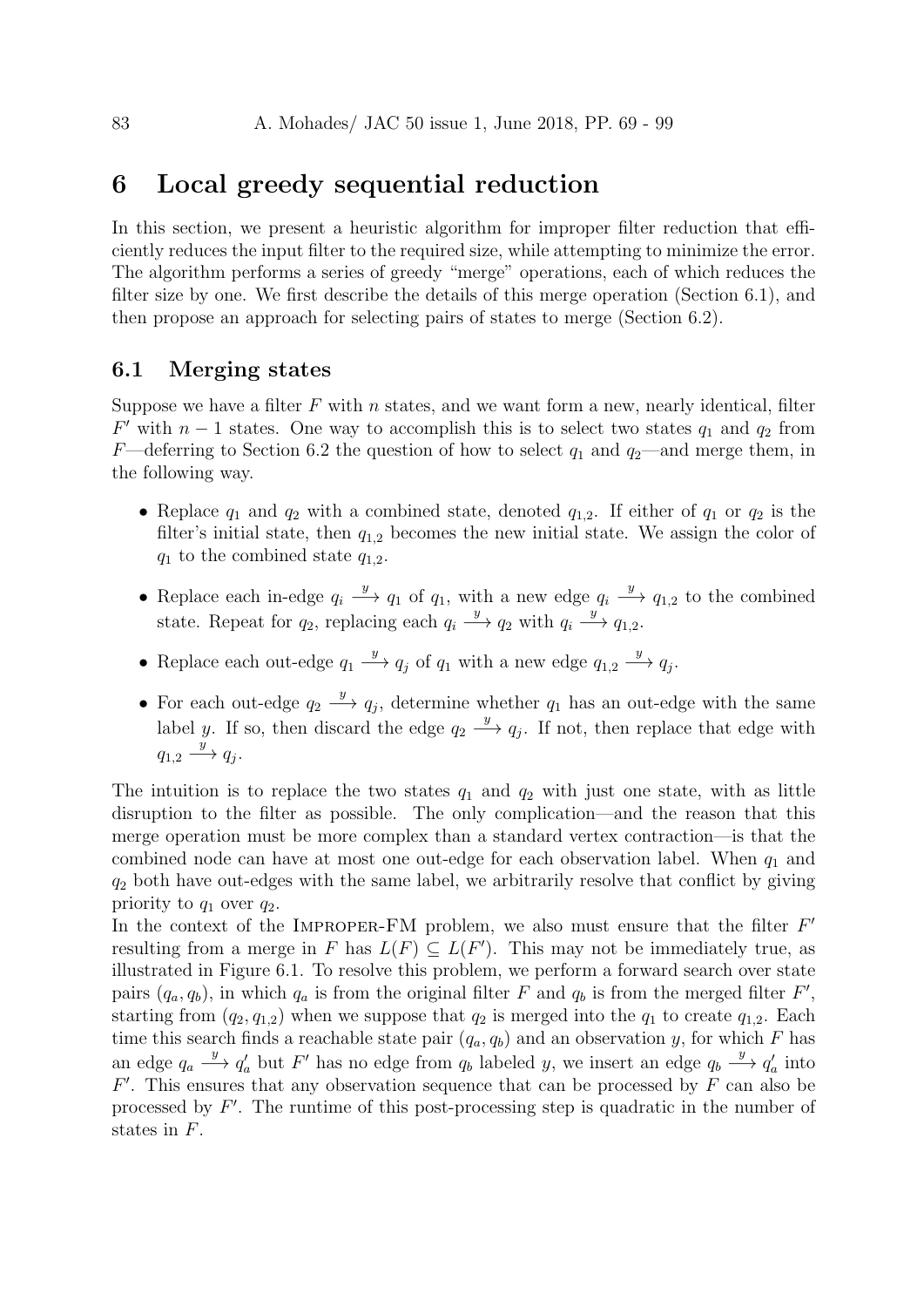

Figure 2: An illustration of the need for post-processing after merging two states  $q_1$  and  $q_2$ , to ensure that  $L(F) \subseteq L(F')$ . [left] A filter F, before  $q_1$  and  $q_2$  are merged. [center] Another filter  $F'$ , formed by combining  $q_1$  with  $q_2$ , but without post-processing. In this example, F can process the observation string  $y_1y_2y_4$ , but F' fails on that input. [right] The post-processing step adds an edge to resolve the problem.

We write merge( $F, q_1, q_2$ ) to denote the filter resulting from applying this complete merge operation to  $q_1$  and  $q_2$  in F.

## 6.2 Selecting pairs of states to merge

We can use this merge operation to form a heuristic algorithm for improper filter reduction in a local greedy way. The basic idea is to consider all ordered pairs of distinct states in the current filter as candidates to merge, and to compare the filter resulting from each such merge to the original input filter. The merge that results in the smallest distance from the original filter is kept, and the algorithm repeats this process until filter is reduced to the desired size. If there are multiple candidates with same distances to the original filter, we choose one of them arbitrarily.

Beyond this basic idea, we add two additional constraints to improve the quality of the final solution. First, we reject any merge operation that leaves some states unreachable, unless all available merges leave at least one unreachable state. Second, we also reject any merge operation that eliminates at least one output color from the resulting filter, unless all available merges eliminate a color. Algorithm 3 shows the complete approach. See Section 8 for an evaluation of this algorithm's effectiveness.

## 7 Randomized global reduction

The central limitation of Algorithm 3 is that it selects merges to perform in a sequential way, and therefore cannot account for the impact that each merge has on later steps in the algorithm. In this section, we present an alternative to Algorithm 3 that avoids this problem by selecting all of the merges to perform at once, in a global way. Algorithm 4 outlines the approach. The intuition is to cast the problem of choosing which states to merge with each other as an improper graph coloring problem, which we solve using an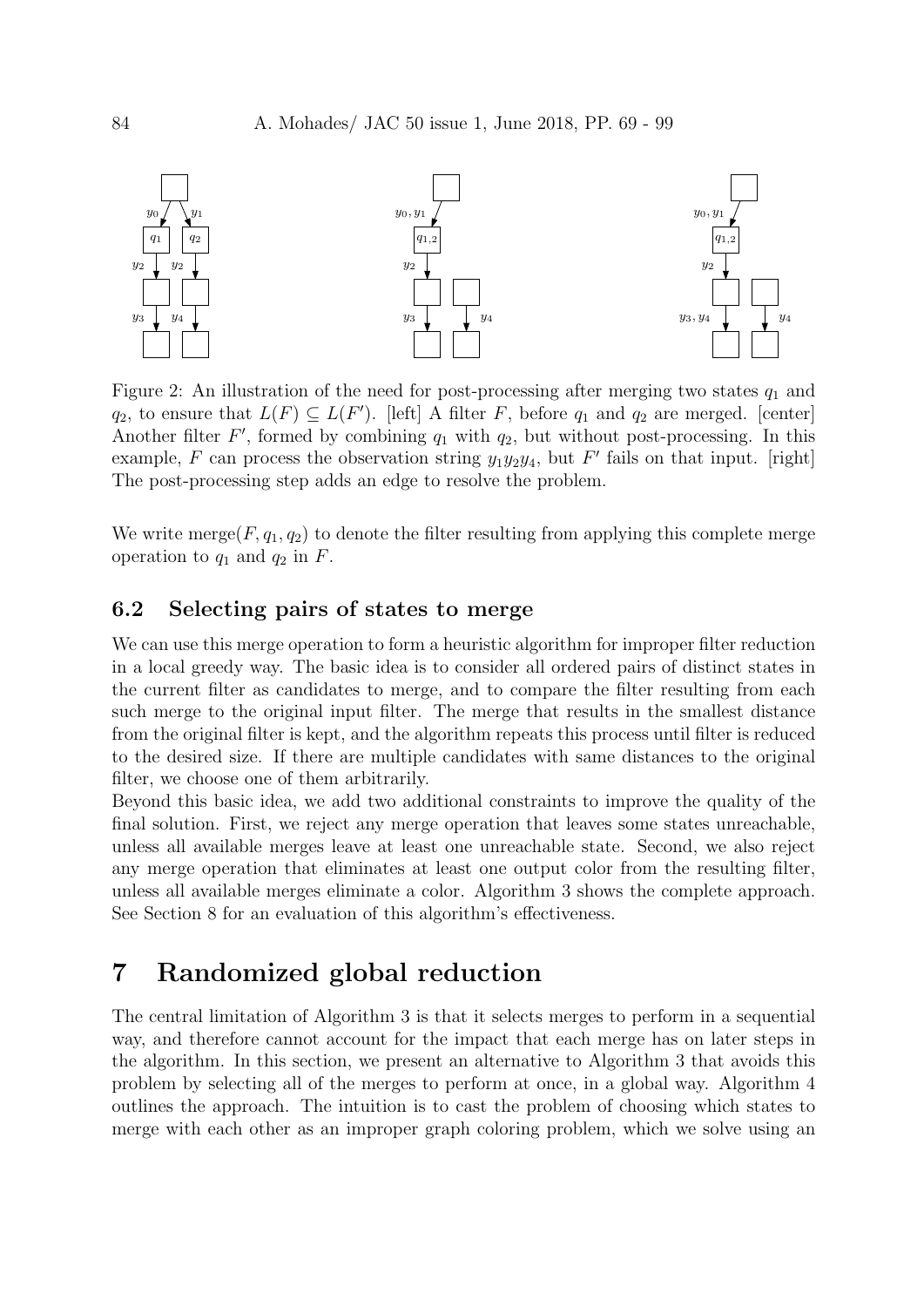Algorithm 3: A greedy sequential method to reduce  $F$  to  $k$  states.

```
f \leftarrow False
F_{\text{orig}} \leftarrow Fwhile |V(F)| > k do
    D^* \leftarrow \inftyfor (q_1, q_2) \in V(F) \times V(F) do
        if q_1 = q_2 then
         continue
        end
         F' \leftarrow \text{merge}(F, q_1, q_2)if f = False then
             if F' has unreachable states then
             continue
            end
             if F' has unreachable colors then
             continue
            end
        end
         D \leftarrow D_m(F_{\text{orig}}, F') // Use Alg. 1 or Alg. 2.
         if D < D^* then
            D^* \leftarrow DF^* \leftarrow F'end
    end
   if D^* = \infty then
    \vert f \leftarrow \text{True}end
    else
        f \leftarrow False
         F \leftarrow F^*end
end
return F
```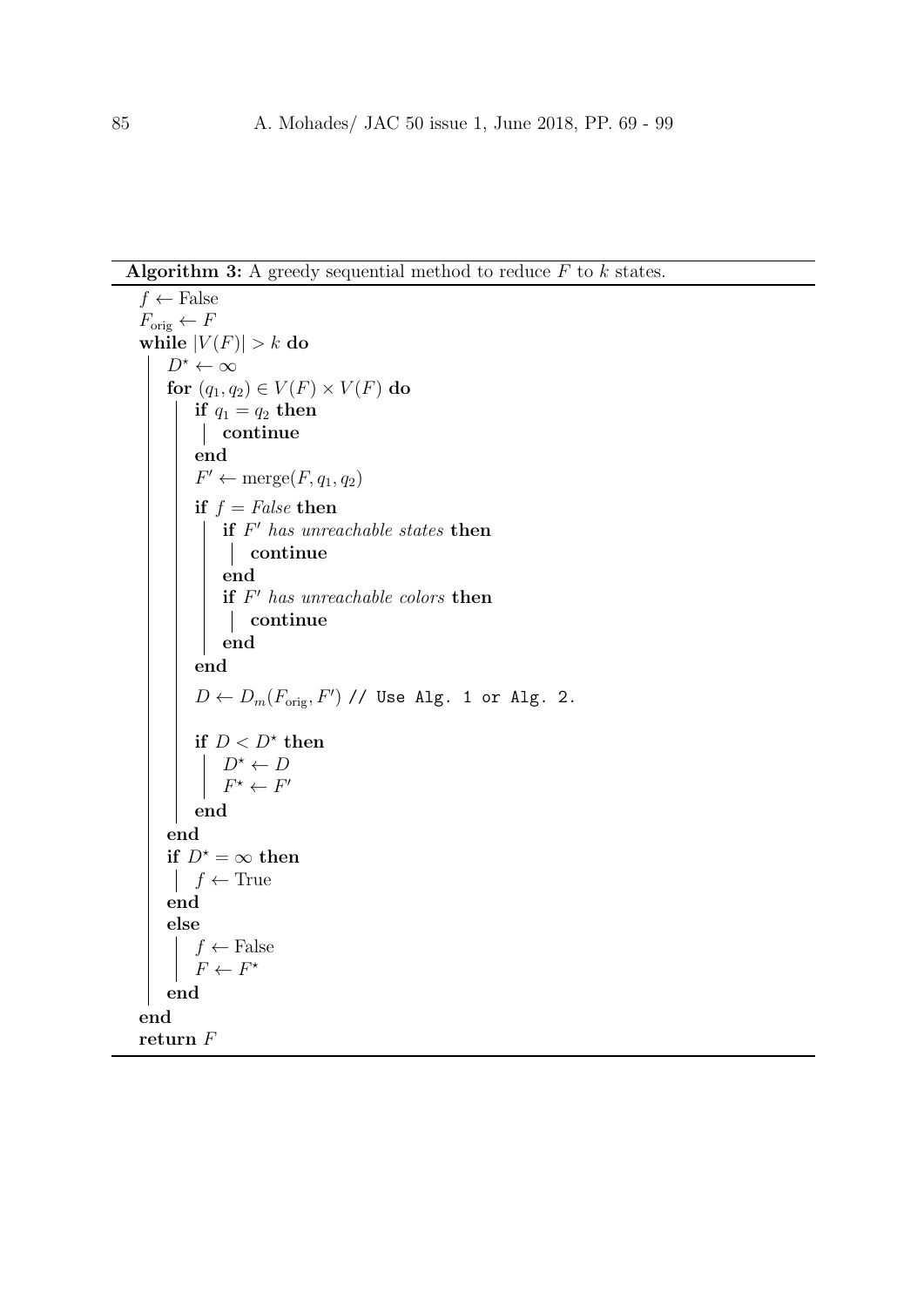existing algorithm (Section 7.1). We then apply a randomized 'voting' process to construct the reduced filter from the colored graph (Section 7.2).

#### Algorithm 4: A randomized global method to reduce  $F$  to  $k$  states using  $r$  iterations.

```
C \leftarrow C(F)c \leftarrow improper coloring of C with k colors[2].
D^* \leftarrow \inftyfor R \leftarrow 0, \ldots, r do
    F' \leftarrow \text{empty filter}for each color i in c do
         q \leftarrow state in F randomly selected from those colored i in C(G)Create a state q_i in F' with same output color as q.
    end
    for each color i in c do
        for each observation y \in Y in F do
             q \leftarrow state in F randomly selected from those both colored i in C(G) and
             with an edge q \xrightarrow{y} w in F.
             Create an edge in F' from q_i to q_{c(w)} labeled y.
        end
    end
    D \leftarrow D_m(F, F') // Use Alg. 1 or Alg. 2.
    if D < D^* then
         D^* \leftarrow DF
           \star \leftarrow F\overline{\phantom{a}}end
end
\frac{\textbf{return } F^{\star}}{}
```
#### 7.1 Selecting merges via improper graph coloring

We can view the problem of reducing a given filter  $F$  down to  $k$  states as a question of partitioning the states of F into k groups. Our algorithm accomplishes this by solving a coloring problem on a complete undirected graph  $C(F)$ , defined as follows:

- 1. For each state q in F, we create one vertex  $v(q)$  in  $C(F)$ .
- 2. For each pair of distinct vertices  $v(q_1), v(q_2)$  in  $C(F)$ , we create a weighted edge. The intuition is that the weights should be estimates of how different the two corresponding states are. If the behavior of F is very similar when started from  $q_1$  as when started from  $q_2$ , then we should assign a relatively small weight to the edge between  $v(q_1)$  and  $v(q_2)$ . Conversely, if the behavior of F differs significantly when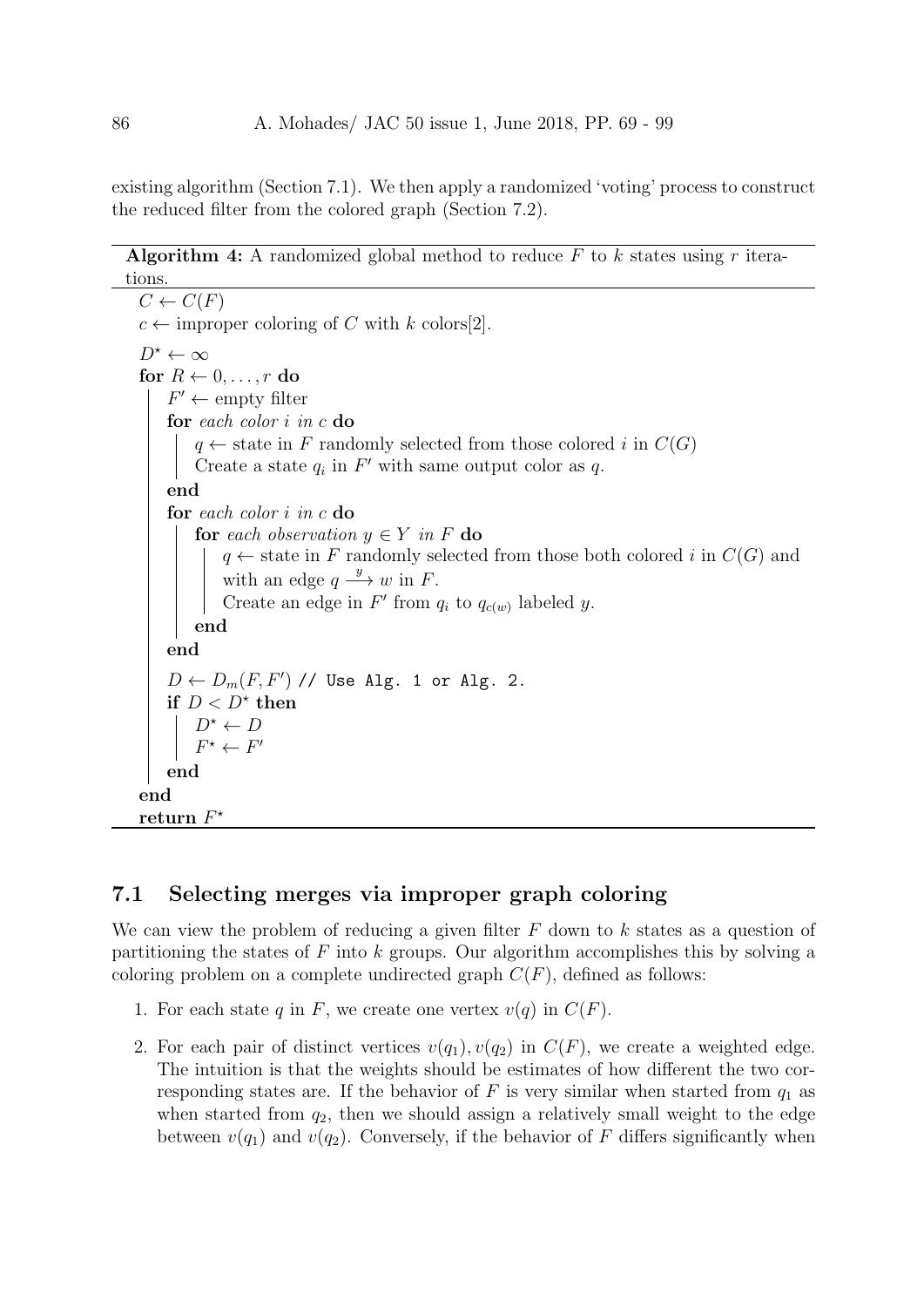

Figure 3: [left] An example five-state filter. (This filter was originally generated by the algorithm of O'Kane and Shell [21]. [right] The corresponding complete graph, along with an improper coloring of that graph with two colors.

started from  $q_1$  compared to starting from  $q_2$ , then we should assign a relatively large weight to that edge.

We can capture these kinds of differences by computing the distance of  $F$  with itself—That is, by computing either  $D_h(F, F)$  or  $D_e(F, F)$ —and examining the intermediate values—either  $d_h(q_1, q_2, k)$  or  $d_e(q_1, k, q_2, k)$ , in which k is the number of iterations of the outermost loops in Algorithm 1 or Algorithm 2—computed along the way. Specifically, we assign  $w(q_1, q_2)$  as

$$
w(q_1, q_2) = \lim_{k \to \infty} \left( \max_{i \in 1, ..., k} \frac{d_h(q_1, q_2, i)}{i + 1} \right)
$$

for Hamming distance, and

$$
w(q_1, q_2) = \lim_{k \to \infty} \left( \max_{i \in 1, ..., k} \frac{d_e(q_1, i, q_2, i)}{i + 1} \right)
$$

for edit distance.

Figure 3 shows an example of this construction.

The idea is then to assign a color  $c(v)$  to each vertex v of  $C(F)$ , using at most k colors, while minimizing the worst case over all vertices, of the total weight of edges to samecolored neighbors. That is, we want assign k colors to the vertices of  $C(F)$  in a way that minimizes this objective function:

$$
O(F, c) = \max_{v \in V(C(F))} \sum_{\{u \in V(C(F)) - \{v\} \mid c(v) = c(u)\}} w(u, v),
$$
\n(14)

in which  $V(C(F))$  denotes the vertex set of  $C(F)$ . This optimization problem, which is known as the Threshold Improper Coloring Problem, has been addressed by Araujo,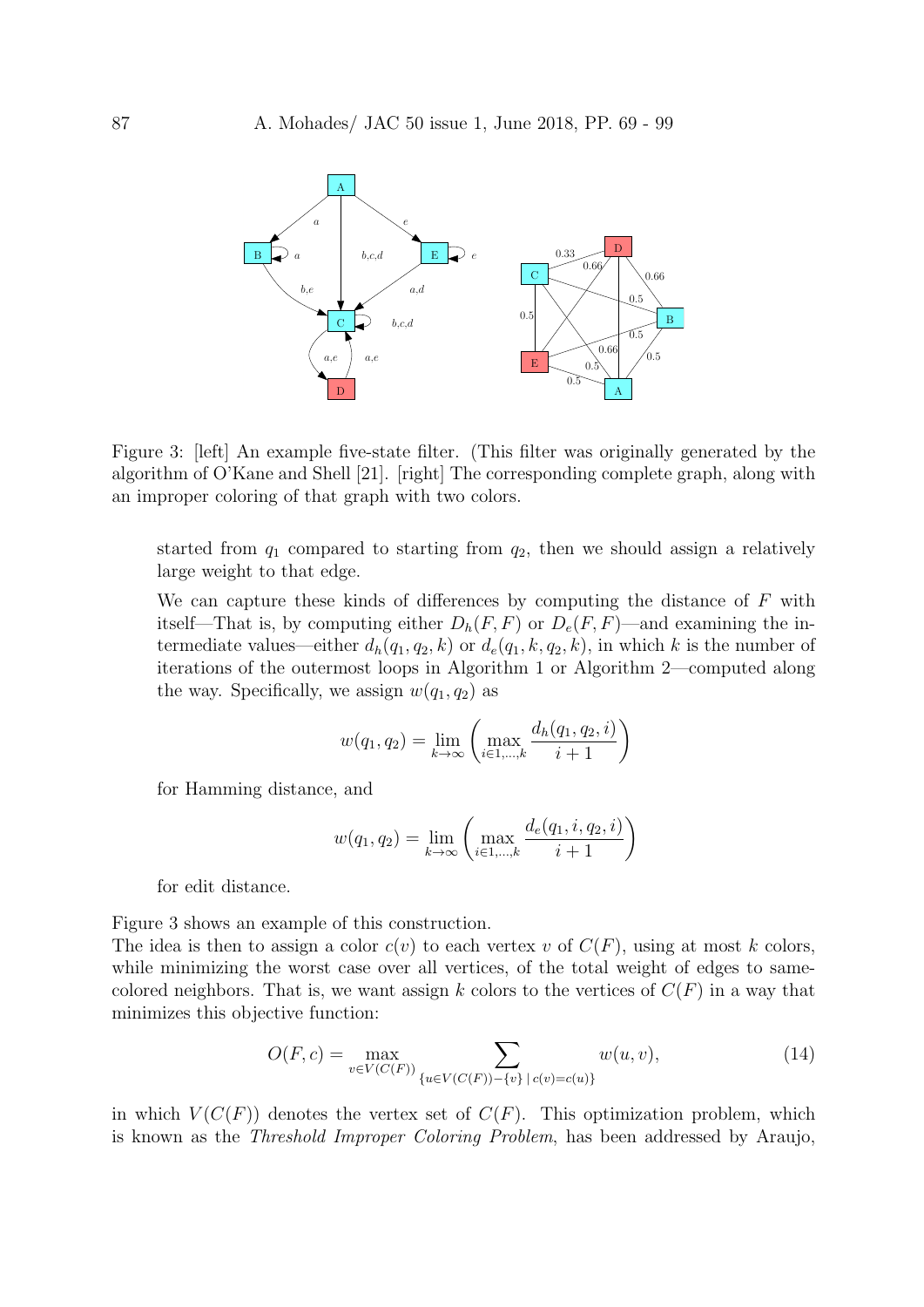Bermond, Giroire, Havet, Mazauric and Modrzejewski [2]. Though the problem is NPhard even to approximate—Note that an efficient algorithm for this problem could be used to build an efficient algorithm for the standard proper graph coloring problem—that prior research presents a randomized heuristic algorithm that performs well in most cases. We use that algorithm to color  $C(F)$ .

#### 7.2 Randomized voting for improper filter reduction

Next, we form the reduced filter  $F'$  by 'merging' the states in  $F$  corresponding to each group of same-colored nodes in  $C(F)$  into a single state in  $F'$ . The process is somewhat analogous to pairwise merging process described in Section 6.1, but must account for some important differences. Most importantly, because we want to merge the states within each of the k color groups simultaneously, when selecting the edges in the reduced filter  $F'$ , it only needs to consider which state in  $F'$ —that is, which color group—should be the target of that edge, rather than making a finer-grained selections of some state in some partially-reduced version of F.

Note, however, that the states in each color group may not agree on which  $F'$  state should be reached under each observation. When, for a given observation  $y$ , such disagreements occur, we resolve them in a randomized way. The algorithm selects, using a uniform random distribution, one of the F states in this color group that has an edge labeled with y, and adds a transition in  $F'$  the state corresponding to the color group reached by that state. This forms a kind of 'weighted voting,' in which it is more likely to select transitions that correspond to larger number of states in the group.

Similarly, we select the output color of each state in  $F'$  by randomly selecting one of its constituent states and using its color as the output for the combined state. Continuing the example from Figure 3, observe that to create reduced filter with two states, one of those states will correspond to the original filter's A, B, and C states, and other one will consist of D and E. Since D and E have different colors in the original filter, the algorithm assigns the new DE state to each of the two possible output colors with equal probability. Because the final filters produced by this process are not deterministic, we repeat the reduction several times and return the best filter resulting from those iterations.

## 8 Implementation and Experimental Results

We have implemented Algorithms 1–4 in Python. The experiments described below were executed on a GNU/Linux computer with a 3GHz processor. Throughout, we used  $\epsilon =$ 0.035 in Algorithms 1 and 2,  $c_{ins} = c_{del} = c_{sub} = 1$  in Algorithm 2, and  $r = 400$  in Algorithm 4.

#### 8.1 Distance and run time for varying filters

First, we consider a family of filter reduction problems originally described by Tovar, Cohen, and LaValle [33]. In these problems, a pair of robots move through an annulus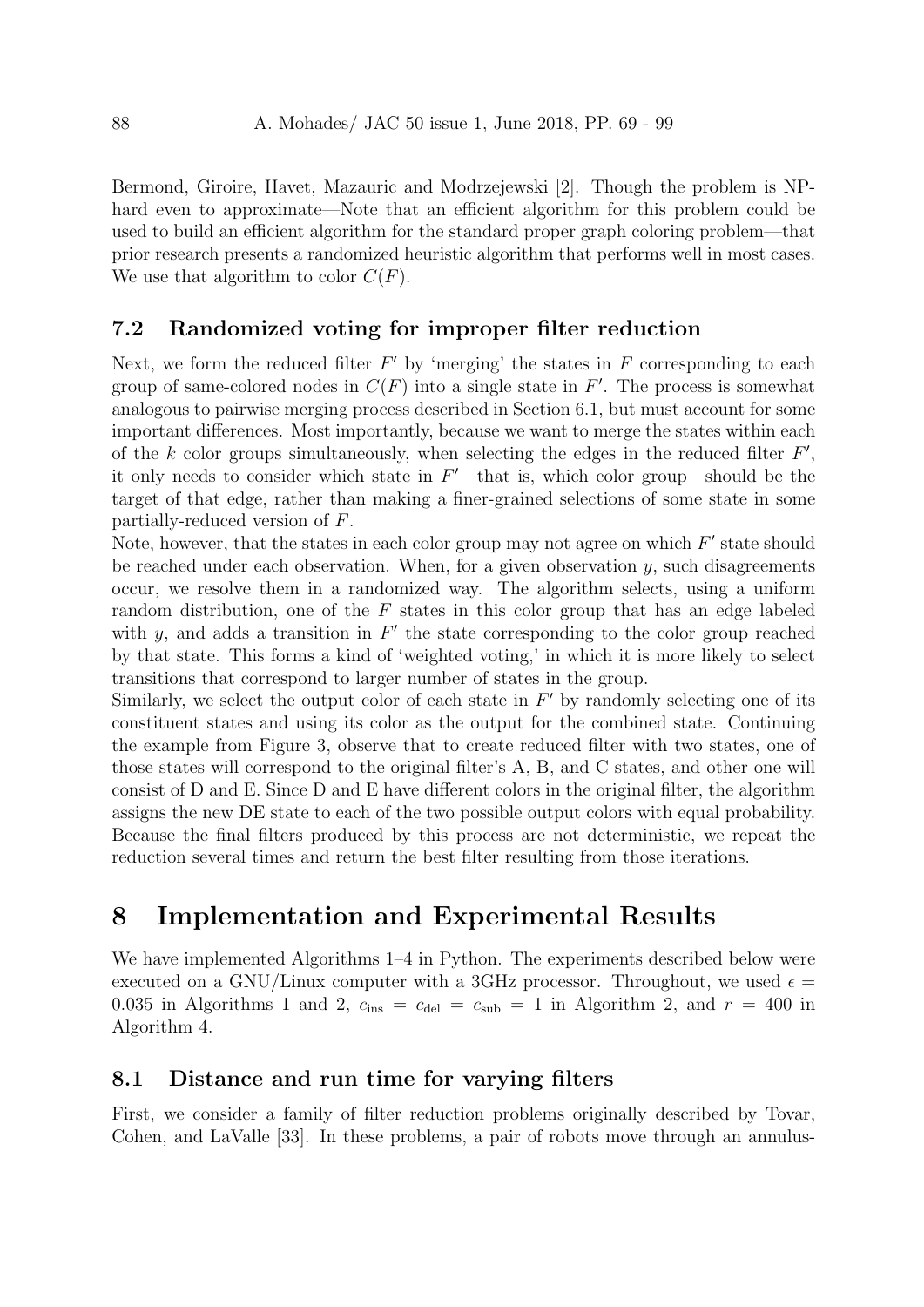shaped environment, occasionally crossing a beam sensor that detects a crossing of that beam has occurred, but cannot detect which robot has crossed, nor the direction of that crossing. The filter should process these observations and output 0 if the robots are together, or 1 if the robots are separated by at least one beam. (This is a different and more challenging problem than the single-robot variant described in Section ??.)

We varied the number of beam sensors from 3 to 9, and tested two equivalent filters for each number of beams: one 'unreduced' naïve filter, formed by directly computing the sets of possible states after each observation, and a smaller 'reduced' filter produced by applying the algorithm of O'Kane and Shell [21] to the unreduced versions. These reduced filters have the same behavior as their unreduced counterparts, but are the smallest filters for which that equivalence holds.

For each of these  $7 \cdot 2 = 14$  filters, we executed both Algorithm 3 and Algorithm 4, using both  $D_h$  and  $D_e$  as the underlying distance for each algorithm. The target filter size was set to  $k = 2$ , the maximal meaningful reduction, for each of these trials. The results appear in Figure 4 for Hamming distance and in Figure 5 for edit distance.

These results show that the final solution quality is somewhat better for Algorithm 4 in many cases. The global approach of Algorithm 4 is also faster than the greedy sequential reduction of Algorithm 3. The difference, which is especially pronounced as the filter size grows large, is explained by the fact that Algorithm 4 uses its subroutine for distance between filters—that is, Algorithm 1 or 2—only once, rather than many times for each reduction.

Note that the computation time is substantially shorter for Hamming distance than for edit distance, resulting from the extra nested loop in Algorithm 2 that is not needed in Algorithm 1.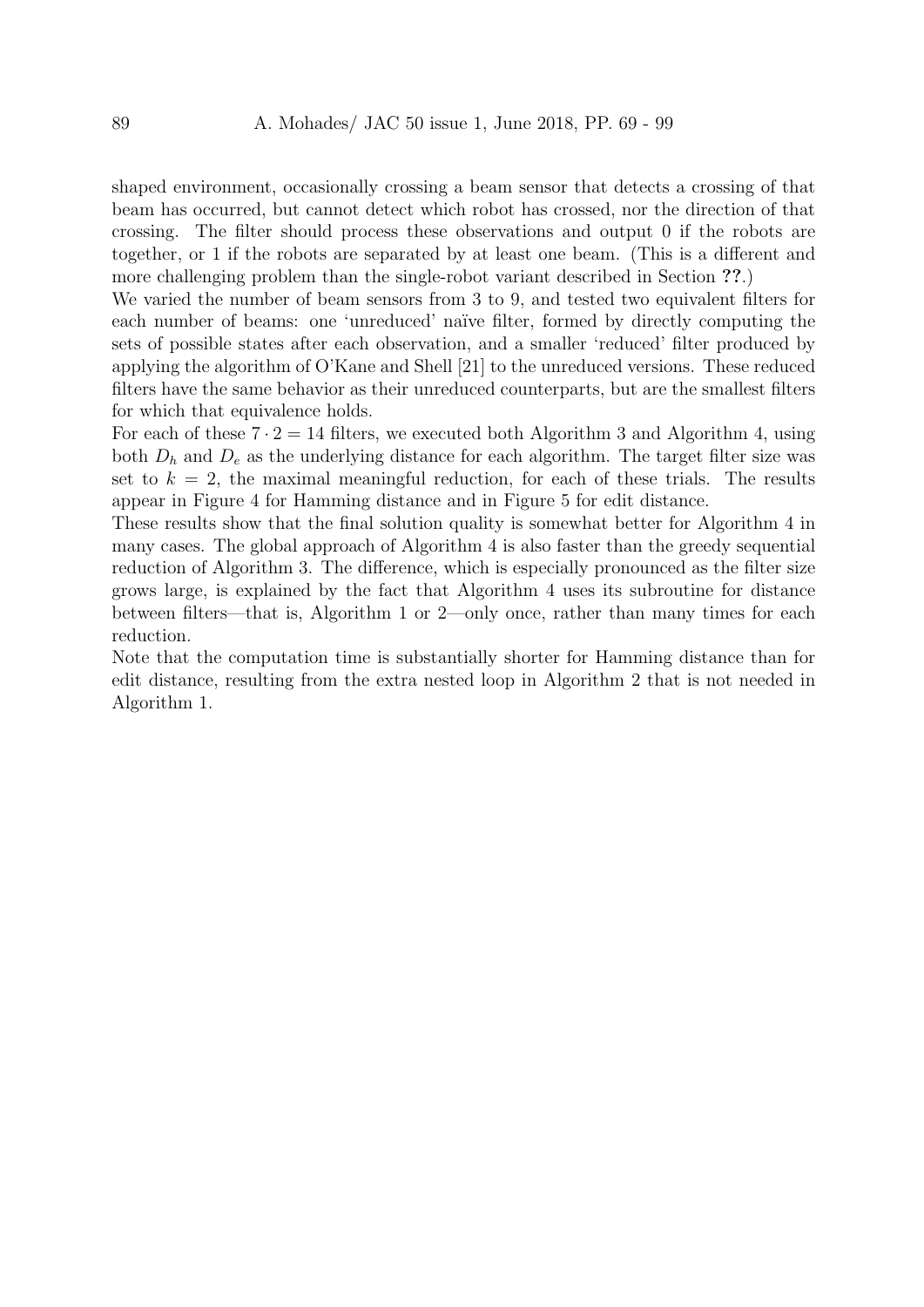

Figure 4: Results for reduction of annulus filters under Hamming distance using Algorithm 3 and Algorithm 4. [top] Run time. [bottom] Final distance  $D_h(F, F')$  between original and reduced filters.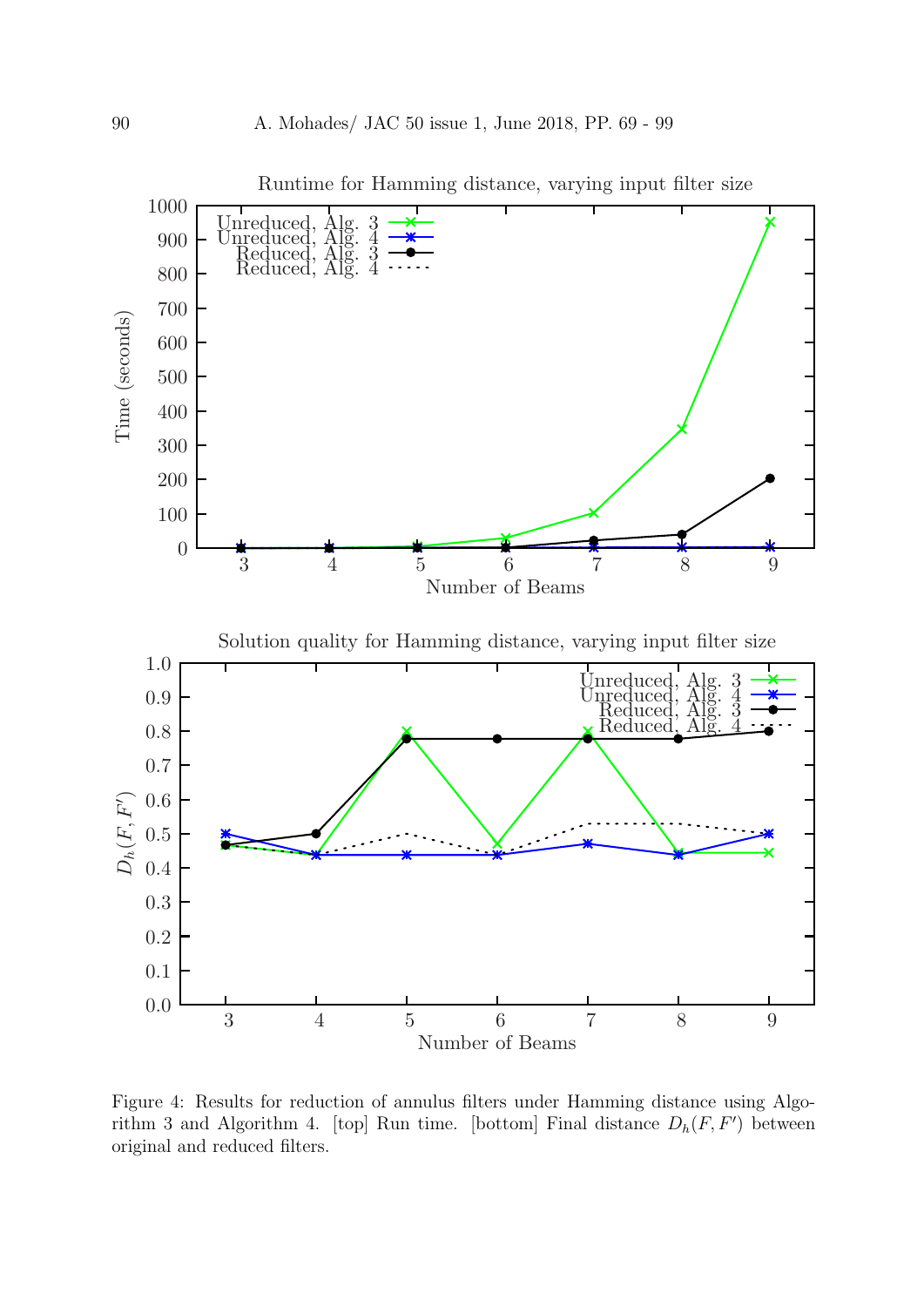

Figure 5: Results for reduction of annulus filters under edit distance using Algorithm 3 and Algorithm 4. [top] Run time. [bottom] Final distance  $D_e(F, F')$  between original and reduced filters.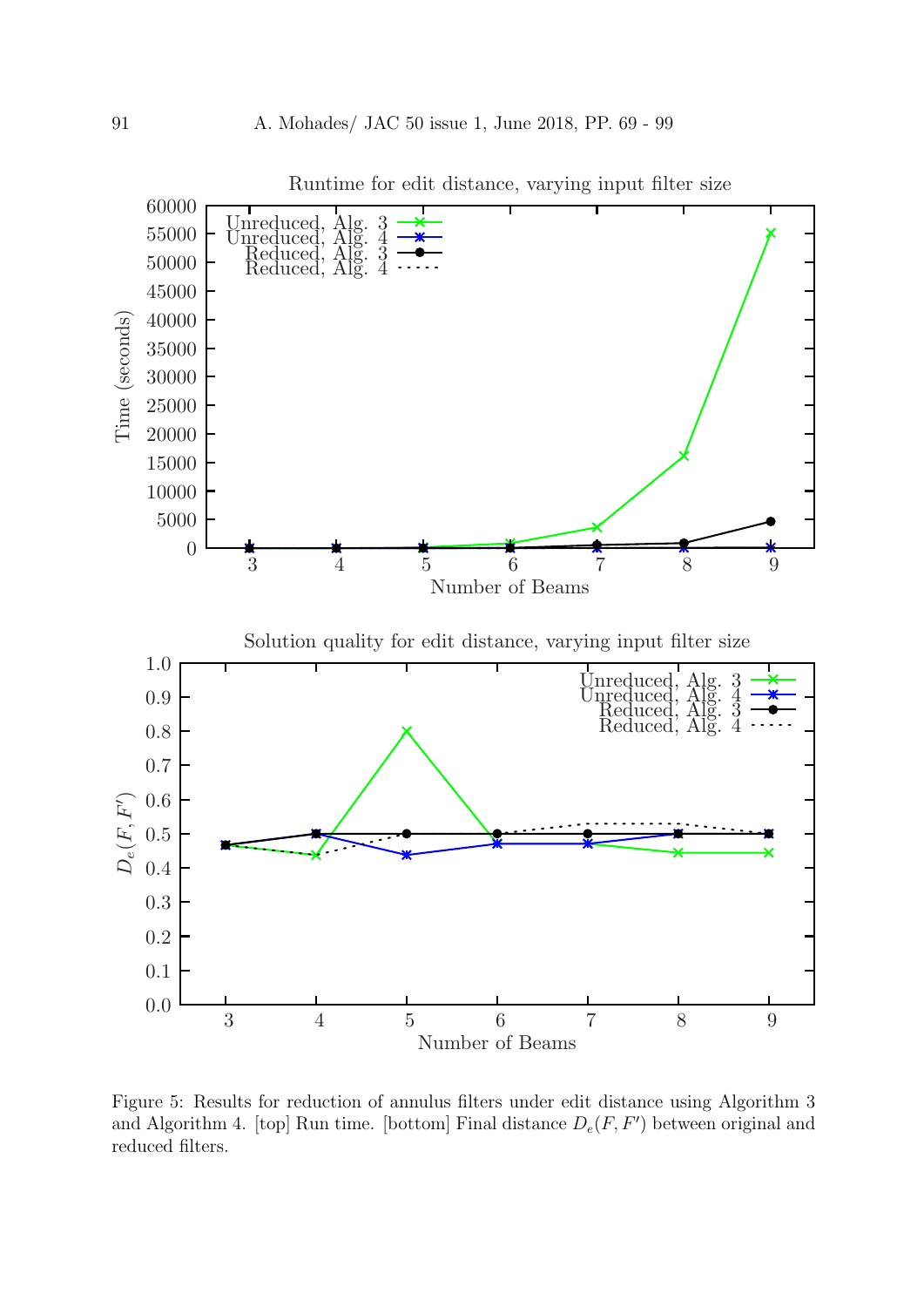## 8.2 Varying the target size for a single filter

Next, we evaluated the impact of the target size  $k$  on the algorithms' performance. We used the two-agent eight-beam filter described above in Section 8.1, in both its unreduced and reduced forms. We varied k from 2 to 10 and executed each of the algorithms for all k. Figures 6 and 7 show the results for Hamming distance and edit distance, respectively. Figures 6 and 7, show the tradeoff between the reduced size and the distance between the reduced filters and original ones. The results show that, across all cases in this range, the run time is almost entirely unaffected by the target size. The solution quality shows a slight improving trend as the target size increases, as one might expect. In this experiment also, Algorithm 4 performs the reduction much faster than Algorithm 3. Because of the NP-hardness of Improper-FM, the run time of algorithms to solve this problem is very important.

Finally, to confirm that these results generalize to other kinds of filters, we repeated the analysis for the 'L-shaped corridor' filtering problem introduced by LaValle [18], which also appears in O'Kane and Shell [21]. In this problem, a sensorless robot moves along a long corridor with a right angle midway through it. The robot moves in steps that unpredictably vary between 1 or 2 steps. The filter's goal is to output 0 when the robot reaches the end of the corridor, or 1 otherwise. This problem is interesting because the size of the unreduced filters grows exponentially with the corridor's length, whereas the reduced filter size grows only linearly. In this case, we use only the unreduced filters, because the reduced filter is too small to be of interest. Figures 8 and 9 show the results, which follow the same general trends as the previous tests. Of particular note that the resulting filters are the same for Hamming distance and edit distance, reflecting the fact that insert or delete operations are not useful in this problem, since the relevant information at each step is the furthest possible state from the goal. As a result, the error rates are identical between the two distance functions. This is a clear instance in which Hamming distance, by virtue of the faster run time of Algorithm 1, is a better choice than edit distance.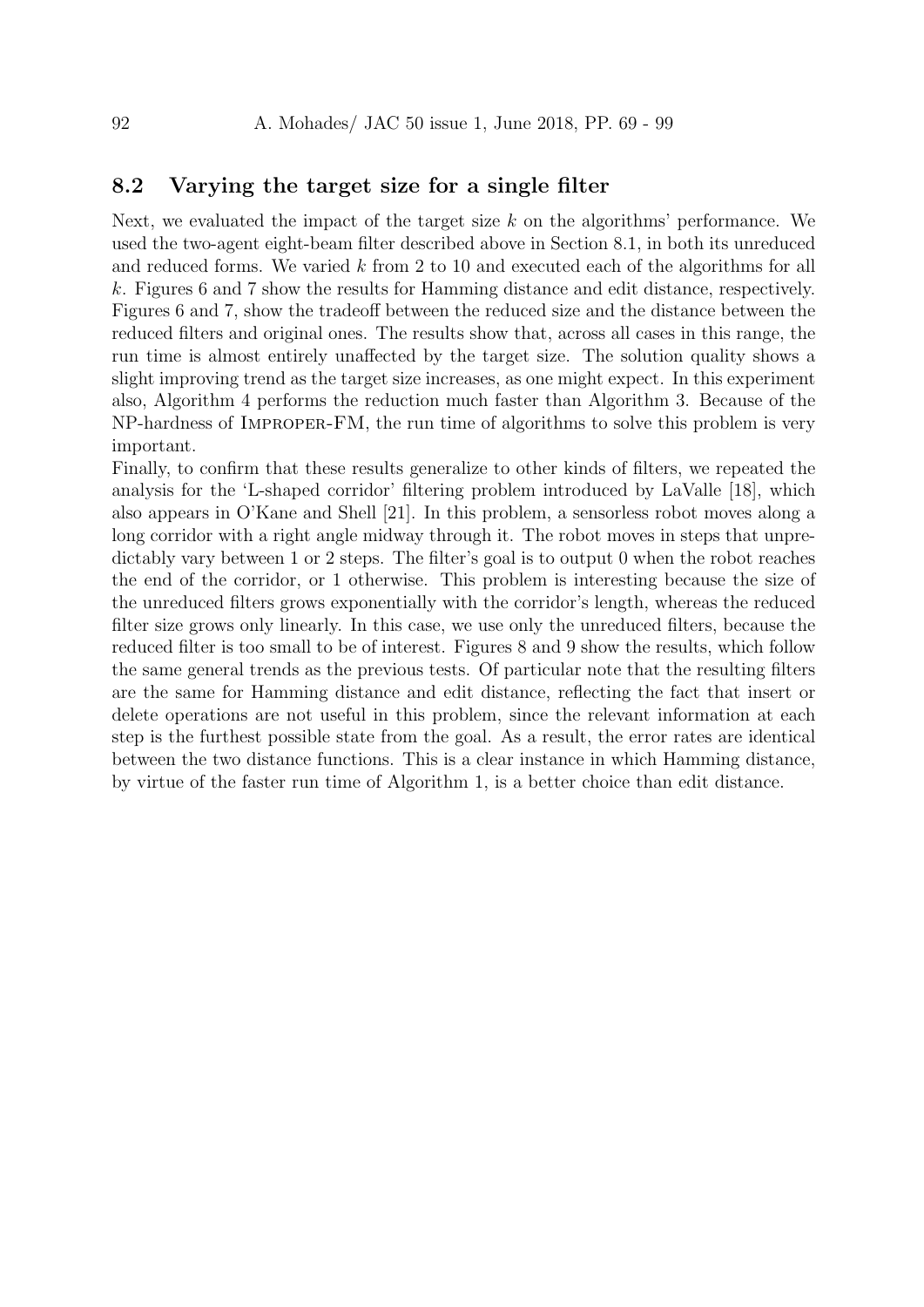

Figure 6: Results for reduction of the eight-beam, two-robot annulus filter for varying target filter sizes under Hamming distance. [top] Run time. [bottom] Final distance  $D_h(F, F')$  between original and reduced filters.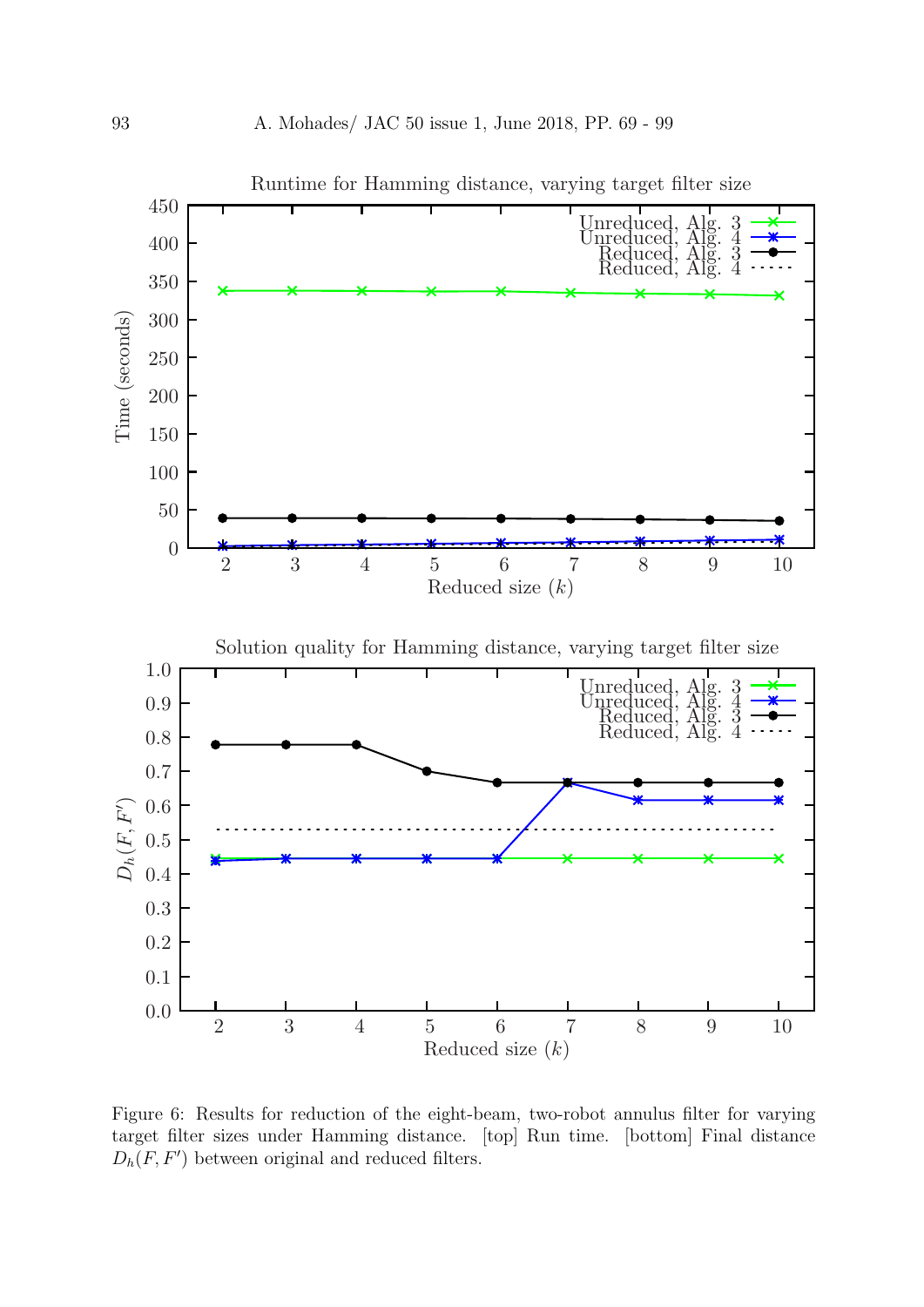

Figure 7: Results for reduction of the eight-beam, two-robot annulus filter for varying target filter sizes under edit distance. [top] Run time. [bottom] Final distance  $D_e(F, F')$ between original and reduced filters.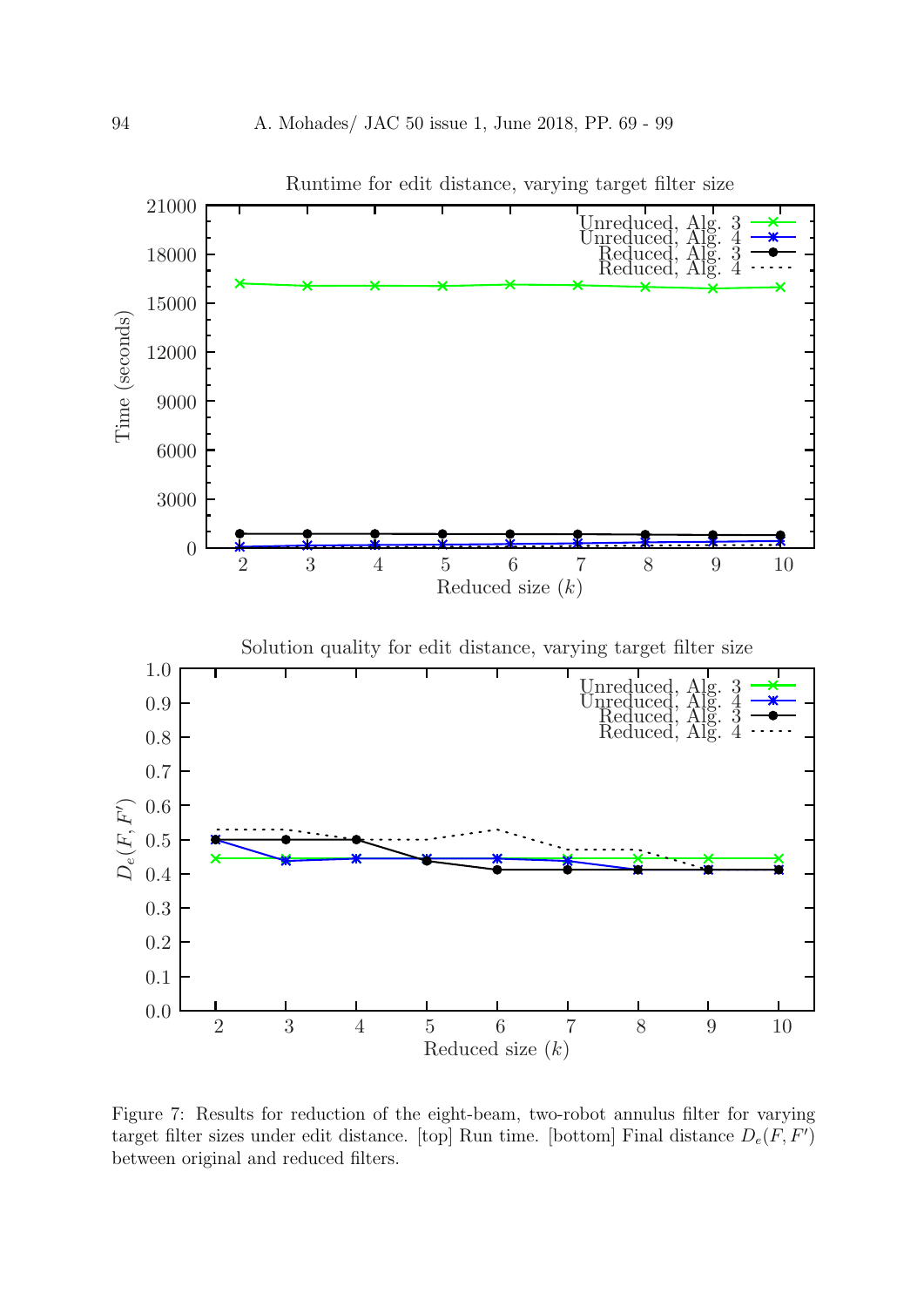

Figure 8: Results for reduction of L-shaped corridor filter for varying target filter sizes under Hamming distance. [top] Run time. [bottom] Final distance  $D_h(F, F')$  between original and reduced filters.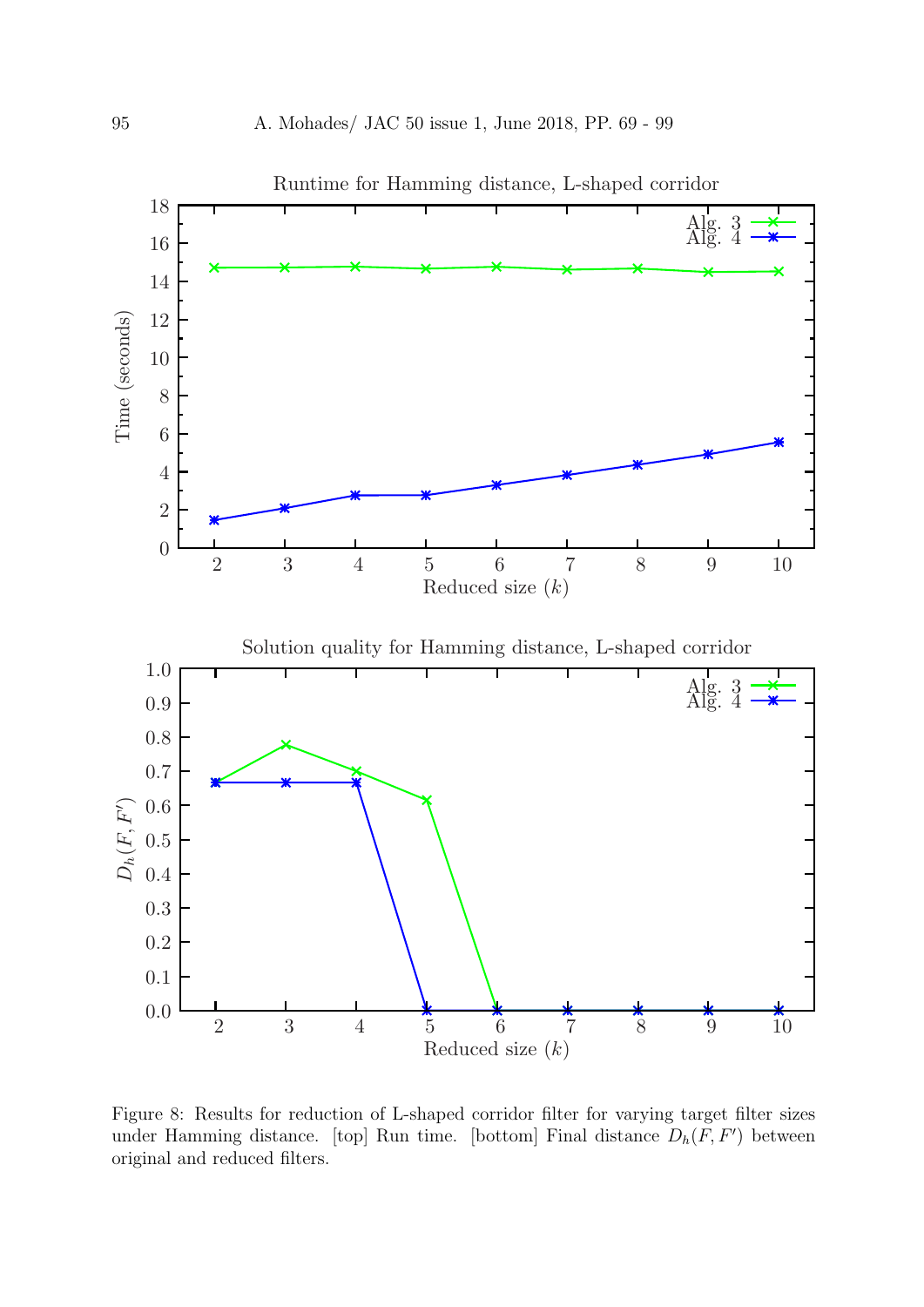

Figure 9: Results for reduction of L-shaped corridor filter for varying target filter sizes under edit distance. [top] Run time. [bottom] Final distance  $D_e(F, F')$  between original and reduced filters.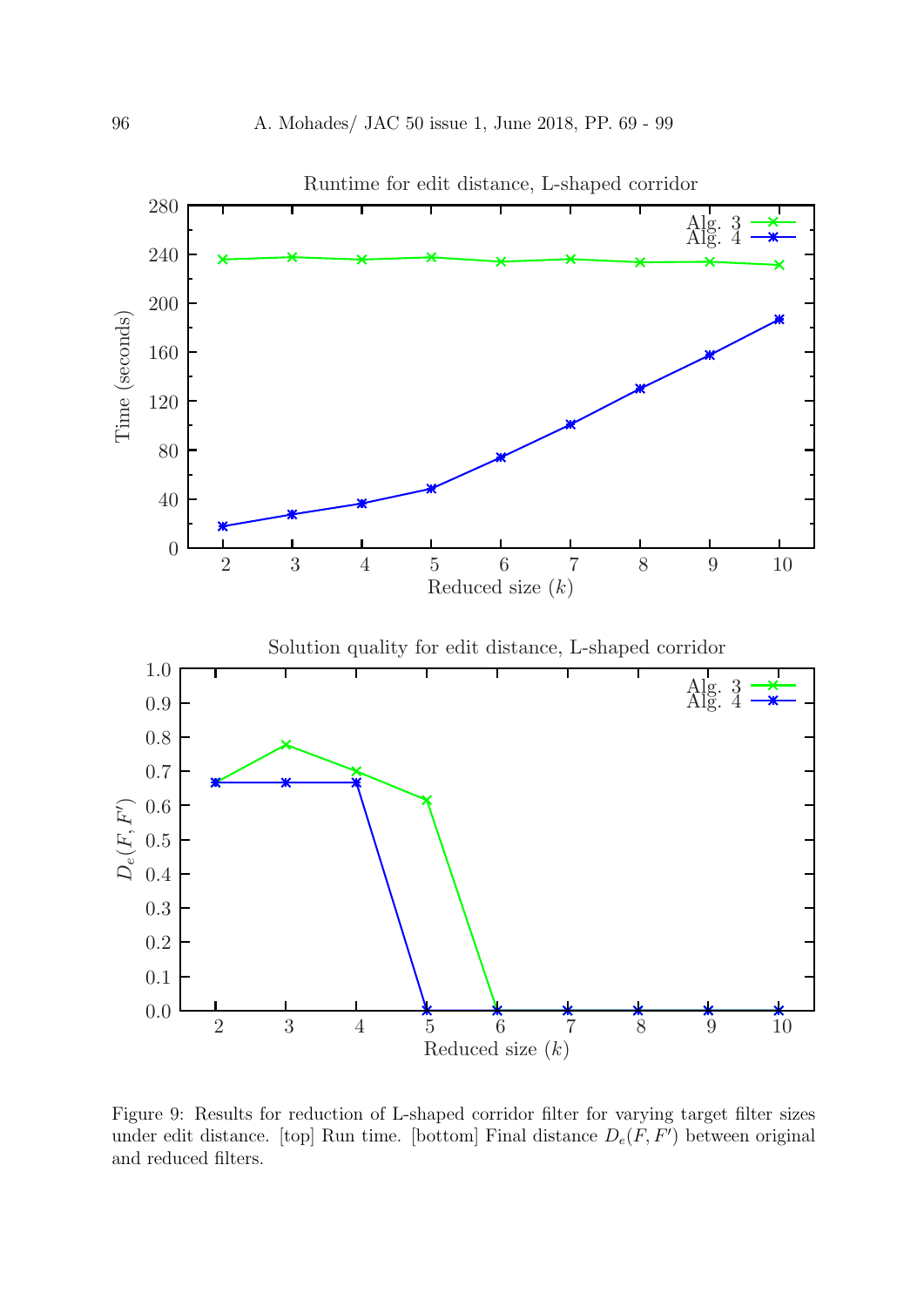## 9 Conclusion

In this paper, we introduced two methods to measure the similarity between two filters and presented algorithms for computing these measurements. Then we presented two algorithms to reduce a filter to a given size.

There exist some future directions to extend this work. Most directly, we anticipate that Algorithm 3 can be accelerated by reducing the number of filter distance queries it makes, possibly by borrowing the self-similarity idea from Algorithm 4. In addition, finding additional criteria for improving the merge operation, or even replacing that operation with some other form of reduction is another possible improvement.

More generally, it is interesting to consider probabilistic —rather than worst-case— models for distance between filters. Given a probability distribution over observation sequences, one should perhaps favor improper reductions that commit errors only for observation sequences that are unlikely to occur. Some preliminary results in this direction appear in [26].

Though we proved that Improper-FM is NP-hard, it is worthy of study to determine whether it can be approximated efficiently. It may also be the case that certain interesting special classes of filters are efficiently solvable. Another direction is to investigate whether Improper-FM is fixed parameter tractable for some reasonable choice of parameters. These questions have been addressed for the case of exact reduction [27], but not for improper reduction.

# Acknowledgment

The authors are grateful to Dylan Shell for helpful feedback on an earlier version of this work. This material is based upon work supported by the National Science Foundation under Grant Nos. IIS-0953503 and IIS-1526862.

## References

- [1] Alam, T., Bobadilla, L., and Shell, D. A. Space-efficient filters for mobile robot localization from discrete limit cycles. IEEE Robotics and Automation Letters, 1 (2018) 257–264.
- [2] Araujo, J., Bermond, J.-C., Giroire, F., Havet, F., Mazauric, D., and Modrzejewski, R. Weighted improper colouring. In International Workshop on Combinatorial Algorithms, 7056 (2011) 1–18.
- [3] Arulampalam, S., Maskell, S., Gordon, N., and Clapp, T. A tutorial on particle filters for on-line non-linear/non-gaussian bayesian tracking. IEEE Transactions on Signal Processing, 50 (2002) 17–188.
- [4] Ballesteros, J., Merino, L., Trujillo, M. A., Viguria, A., and Ollero, A. Improving the efficiency of online POMDPs by using belief similarity measures. In IEEE International Conference on Robotics and Automation, (2013) 1792–1798.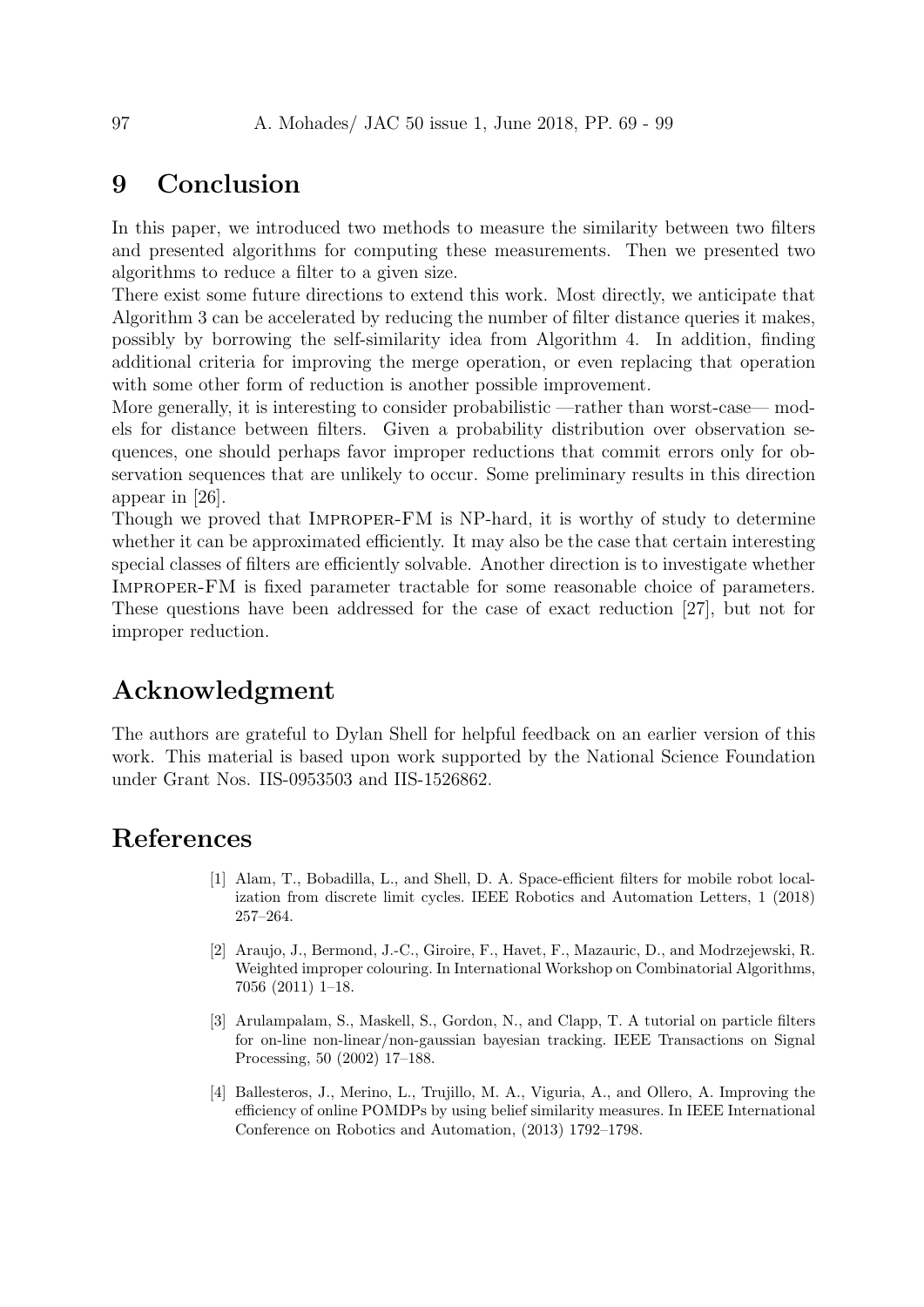#### 98 A. Mohades/ JAC 50 issue 1, June 2018, PP. 69 - 99

- [5] Bellman, R. The theory of dynamic programming. 60 (1954) 503–515.
- [6] Chen, L. and Chow, R. A web service similarity refinement framework using automata comparison. In Proc. International Conference on Information Systems, Technology and Management (2010) 44–55.
- [7] Crook, P. A., Keizer, S., Wang, Z., Tang, W., and Lemon, O. Real user evaluation of a POMDP spoken dialogue system using automatic belief compression. Computer Speech & Language, 28 (2014) 873–887.
- [8] Erdmann, M. On the topology of discrete strategies. International Journal of Robotics Research, 29 (2010) 855–896.
- [9] Erdmann, M. On the topology of discrete planning with uncertainty. In Advances in Applied and Computational Topology, 70 (2012) 147–193.
- [10] Erdmann, M. and Mason, M. T. An exploration of sensorless manipulation. IEEE Transactions on Robotics and Automation, 4 (1988) 369–379.
- [11] Garey, M. R. and Johnson, D. S. Computers and Intractability: A Guide to the Theory of NP-Completeness (W.H. Freeman and Company, New York, 1979).
- [12] Goldberg, K. Y. Orienting polygonal parts without sensors. Algorithmica, 10 (1993) 201–225.
- [13] Groves, P. D. Principles of GNSS, Inertial, and Multisensor Integrated Navigation Systems (Artech House, Norwood, MA, 2008).
- [14] Hamming, R. W. Error detecting and error correcting codes. Bell System Technical Journal, 26 (1950) 147–160.
- [15] Julier, S. J. and Uhlmann, J. K. Unscented filtering and nonlinear estimation. In Proc. IEEE, 92 (2004) 401–422.
- [16] Kalman, R. A new approach to linear filtering and prediction problems. Transactions of the ASME, Journal of Basic Engineering, 82 (1960) 35–45.
- [17] Kristek, S. and Shell, D. Orienting deformable polygonal parts without sensors. In Proc. International Conference on Intelligent Robots and Systems, (2012) 973–979.
- [18] LaValle, S. M. Planning Algorithms (Cambridge University Press, Cambridge, U.K, 2006). Available at http://planning.cs.uiuc.edu/.
- [19] LaValle, S. M. Sensing and filtering: A fresh perspective based on preimages and information spaces. Foundations and Trends in Robotics, 1 (2012) 253–372.
- [20] Lopez-Padilla, R., Murrieta-Cid, R., and LaValle, S. M. Optimal gap navigation for a disc robot. In Proc. Workshop on the Algorithmic Foundations of Robotics, (2012) 123–138.
- [21] O'Kane, J. M. and Shell, D. Concise planning and filtering: hardness and algorithms. IEEE Transactions on Automation Science and Engineering, 14 (2017) 1666–1681.
- [22] O'Kane, J. M. and Shell, D. A. Automatic reduction of combinatorial filters. In Proc. IEEE International Conference on Robotics and Automation, (2013a) 4082–4089.